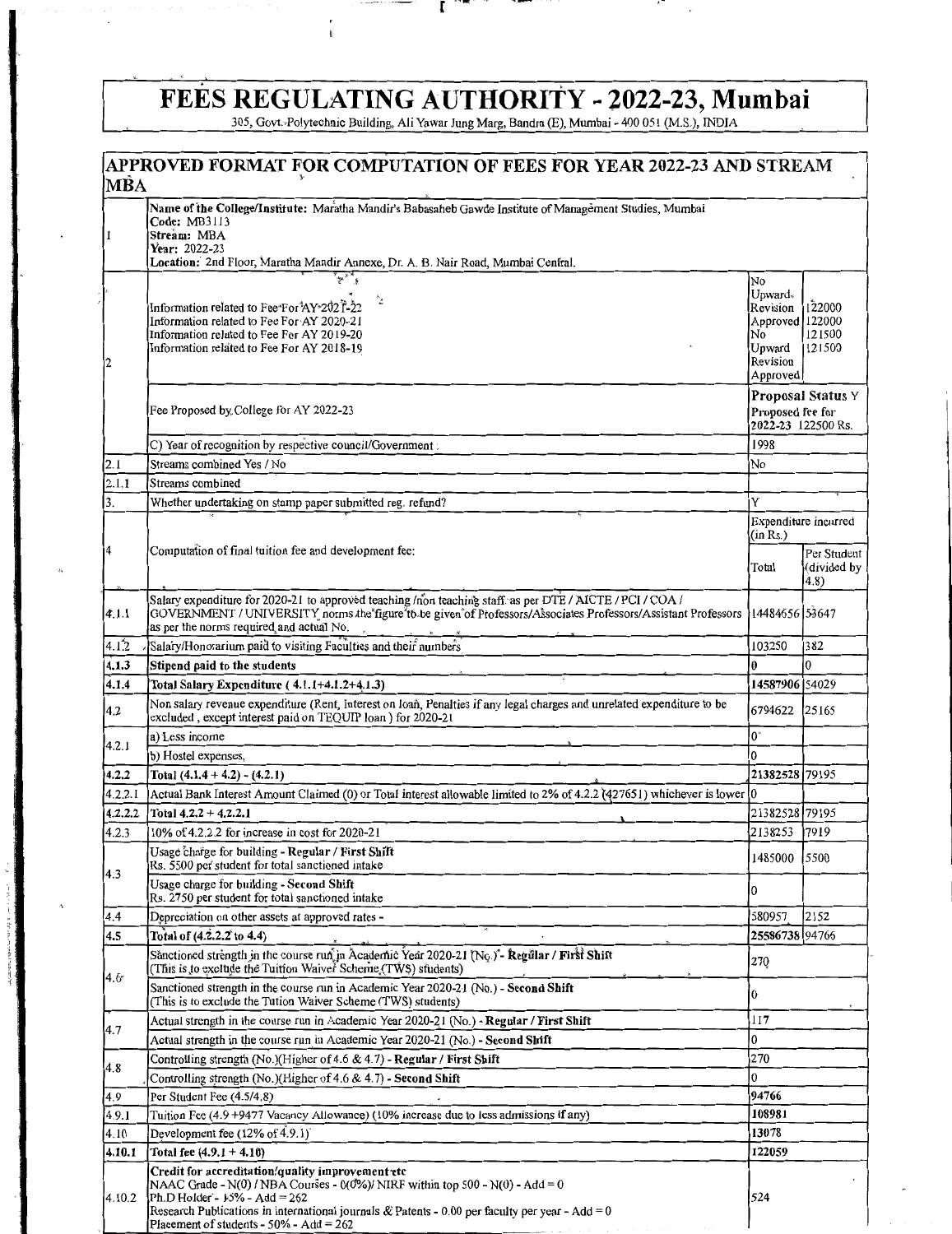| 4.10.3<br>Total Development Fee (4.10 + 4.10.2-(13602)) or Limited 15% of Tuition Fee(4.9.1- (16347)) whichever is less. |                  | 13602               |
|--------------------------------------------------------------------------------------------------------------------------|------------------|---------------------|
| 4.10.4<br>Total Fee $(4.9.1 + 4.10.3)$                                                                                   |                  | 122583              |
| <b>Expense Disallowances</b>                                                                                             |                  |                     |
| Sr. No. Type<br>みき 調べる                                                                                                   | Amount           | Remarks             |
| Stipend / To Interns / Students-Other allowances/ Remuneration to interns/Students<br>$\mathbf{1}_{\mathbf{a}}$          | $\boldsymbol{0}$ | By Rules Disallowed |
| Date<br>ANTHAMANDIA<br>Place Mumbou<br><b>UP</b><br><b>BGIMS</b><br>Tande<br>Mumbai - 400 008                            |                  |                     |
| Signature and Seal of person authorised in terms of section 2 (1) of the Act with Code No.<br>FOR OFFICE USE ONLY        |                  |                     |
| Date                                                                                                                     |                  |                     |
| Disallowance:-<br>$\begin{bmatrix} 1 \\ 2 \\ 3 \\ 4 \end{bmatrix}$                                                       |                  |                     |
| $\mathbf{z}_n$<br>Prepared by:<br>$\blacktriangleright$                                                                  |                  |                     |
| Checked by (Chartered Accountant)                                                                                        |                  |                     |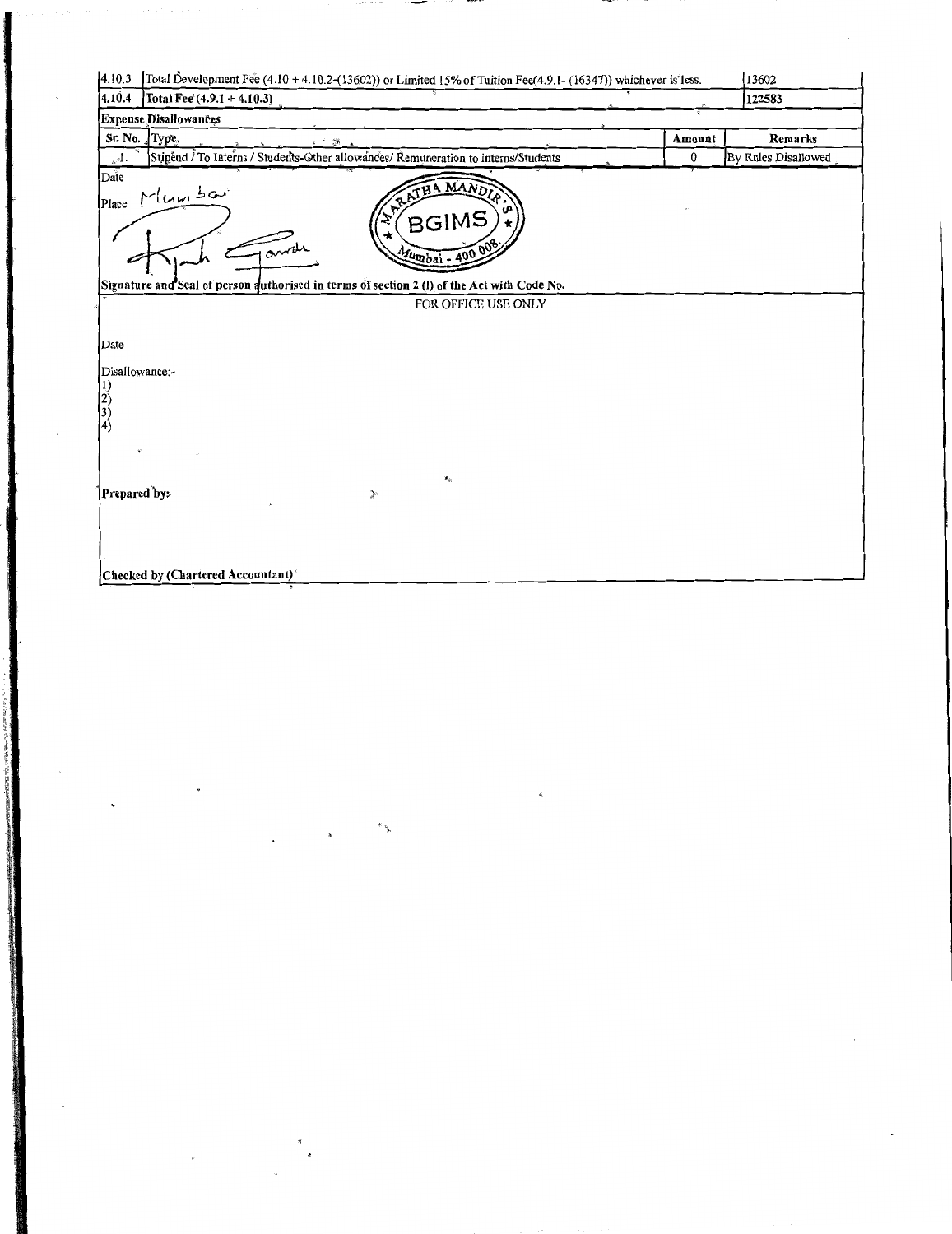## FEES REGULATING AUTHORITY - 2022-23, Mumbai<br>305, Govt. Polytechnic Building, Ali Yawar Jung Marg, Bandra (E), Mumbai - 400 051 (M.S.), INDIA

-------------- ,., \_\_

~mh ~-

11 'is the most complete that the con-

**Service Communications** 

I

' f ter france<br>til the property of

|           |                                                                                                      | Online Fee Approval Proposal for Academic Year 2022-23                                                                                                                                                                                                                                                                         |               |
|-----------|------------------------------------------------------------------------------------------------------|--------------------------------------------------------------------------------------------------------------------------------------------------------------------------------------------------------------------------------------------------------------------------------------------------------------------------------|---------------|
|           |                                                                                                      |                                                                                                                                                                                                                                                                                                                                |               |
|           | To.<br>The Hon'ble Chairman,<br>Fees Regulating Authority,<br>Maharashtra State,<br>Mumbai - 400 051 |                                                                                                                                                                                                                                                                                                                                |               |
|           | Name of the College /Institute                                                                       | MB3113 - Maratha Mandir's Babasaheb Gawde Institute of Management Studies, Mumbai                                                                                                                                                                                                                                              |               |
|           | <b>Address</b>                                                                                       | 2nd Floor, Maratha Mandir Annexe, Dr. A. B. Nair Road, Mumbai Central.                                                                                                                                                                                                                                                         |               |
|           |                                                                                                      |                                                                                                                                                                                                                                                                                                                                |               |
|           |                                                                                                      | Online fee approval proposal for academic year 2022-23                                                                                                                                                                                                                                                                         |               |
|           |                                                                                                      | <b>INDEX</b>                                                                                                                                                                                                                                                                                                                   |               |
| ۱Šr<br>No | Particulars                                                                                          |                                                                                                                                                                                                                                                                                                                                | <b>Status</b> |
|           |                                                                                                      | Affidavit in the prescribed format (as per the proforma published) duly verified and attested by the person duly authorised in terms of section 2(I) of the FRA Act, 2015                                                                                                                                                      | <b>Yes</b>    |
| l2        |                                                                                                      | Audited financial statements of the Institute/College for the financial year 2020-21. The audited financial statements must be accompanied --- (i) Audit Report,                                                                                                                                                               | Yes           |
| l3        | (ii)Receipt & Payment Account,                                                                       |                                                                                                                                                                                                                                                                                                                                | <b>Yes</b>    |
|           | (iii)Income & Expenditure Account, and                                                               |                                                                                                                                                                                                                                                                                                                                | <b>Yes</b>    |
|           | (1) of the FRA Act 2015.                                                                             | (iv)Balance Sheet. Note: Audifed Financial statements must be signed by the Chartered Accountant & to be counter signed by the person duly authorised in terms of section 2                                                                                                                                                    | Yes           |
|           |                                                                                                      | (y) All the financial statements as mentioned above should be accompanied by detailed schedules and notes to accounts.                                                                                                                                                                                                         | <b>Yes</b>    |
|           |                                                                                                      | The Auditors Report for the Financial Year 2020-21. Note: The Auditors Report must be in prescribed proforma i.e. form A1 & form A2 (Annexure - A) duly signed by<br>Auditor along with particulars such as Name of firm, firm registration number, name of their partner or proprietor with his/ her membership number, UDIN. | Yes           |
| 18        |                                                                                                      | TDS return/statement for salary in Form No. 24Q for quarter-4 along with Annexure II (i.e. Annual Salary Details) duly certified by the college/institute                                                                                                                                                                      | Yes           |
|           | cóllege/institute                                                                                    | TDS return/ quarterly statements for non-salary in Form No. 26Q along with details of dedutee, nature of payment, amount, etc, in excel sheet duly certified by the                                                                                                                                                            | Yes           |
| 10        |                                                                                                      | Copy of audited annual financial statements of the Trust/Society for the financial year 2020-21 running the colleges/institute along with all schedules and notes to accounts.                                                                                                                                                 | Yes           |
| 11        |                                                                                                      | Copies of income tax return/assessment order filed by the trust and institute/college for the assessment year 2020-21 & 2021-22 duly attested by the Auditor.                                                                                                                                                                  | Yes           |
| 12        |                                                                                                      | Proposed budget of the institute/college for the financial year 2022-23 duly signed by the President, Secretary of the Trust & the Principal of the institute/college.                                                                                                                                                         | Yes           |
| 13        |                                                                                                      | Certified copy of the bank account statement(s) of the institute /college for the Financial Year 2020-21 showing debits entries of the salary paid to teaching and Non-Teaching<br>staff through cheque/NEFT. Note: The original copy of the Bank Statements must be attested as true copy by the Branch Manager of the Bank.  | Yes           |
| 14        | made through bank.                                                                                   | Certified copy of bank account statement(s) of the institute /college forthe Financial Year 2020-21 showing debits entries of the all payments made as non-salary expenditure                                                                                                                                                  | <b>Yes</b>    |
| 15        |                                                                                                      | Letter of approval of teaching staff issued by the approving Authority duly attested by the Principal of the institute/college.                                                                                                                                                                                                | <b>Yes</b>    |
| 16        | copy by the Principal of the institute/college (as per course duration).                             | Letter showing the sanctioned intake capacity approved by the competent authority for the academic year 2017-18,2018-19, 2019-20, 2020-21 & 2021-22 duly attested as true                                                                                                                                                      | Yes.          |
| 17        | Accreditation Certificate if any, duly attested by the Principal of the Institute/College            |                                                                                                                                                                                                                                                                                                                                | Yes           |
| 18        |                                                                                                      | Copy of fees structure approved by the Fees Regulating Authority for the academic year 2018-19, 2019-20,2020-21 & 2021-22 (as per course duration).                                                                                                                                                                            | Yes           |
| 19        |                                                                                                      | Certified copy of the property card and/or 7/12 extract showing the ownership of the land owned by the institute/trust.                                                                                                                                                                                                        | Yes           |
| 120       | tax.                                                                                                 | Certified copy of the Municipal Property Assessment Register issued by the Municipal Corporation /Municipal Council, Gram Panchayat for the purpose of assessing property                                                                                                                                                      | Yes           |
| 121       |                                                                                                      | Statement showing the number of students admitted in the college for the course, appeared & passed in examination.                                                                                                                                                                                                             | Yes           |



--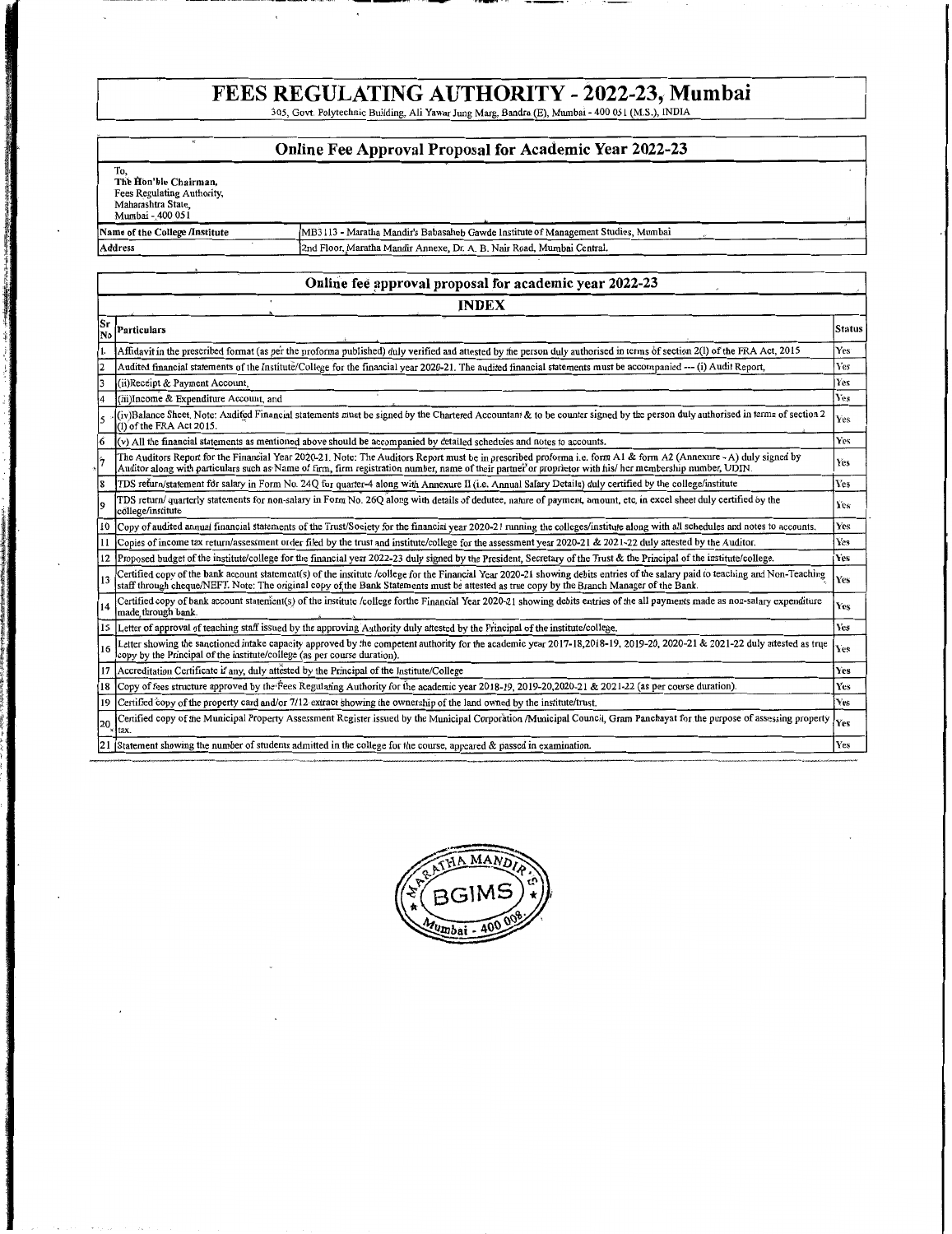|                 |                                                                                                    | <b>Expenses Documents</b>                                                                                                                                                                                                                                                               |               |
|-----------------|----------------------------------------------------------------------------------------------------|-----------------------------------------------------------------------------------------------------------------------------------------------------------------------------------------------------------------------------------------------------------------------------------------|---------------|
| Sr<br> No       | <b>Expenses Head</b>                                                                               | Particulars                                                                                                                                                                                                                                                                             | <b>Status</b> |
|                 | Remuneration / Professional Charges to Visiting Faculties                                          | Upload List of Visiting faculties, Qualifications, Amount Paid to individual & Mode of Payment<br>(Cash/Cheque/Bank)                                                                                                                                                                    | Yes           |
| l2              | Guest lecture                                                                                      | Upload List of Guest faculties, Qualifications, Subject, Amount Paid to individual & Mode of<br>Payment (Cash/ Cheque/Bank)                                                                                                                                                             | Yes           |
| 3               | Affiliation Fee Paid to Affiliating Authority                                                      | Upload the receipt showing acknowledgement of Affiliation fees paid to the Affiliating Authority.                                                                                                                                                                                       | <b>Yes</b>    |
| l4              | <b>Inspection Fee</b>                                                                              | Upload - the receipt showing acknowledgement of Inspection Fees paid to the Affiliating Authority                                                                                                                                                                                       | Yes           |
| l5              | University Affiliation Fee                                                                         | Upload the receipt showing acknowledgement of Affiliation Fees paid to the University                                                                                                                                                                                                   | Yes           |
| 6               | Eligibility fees                                                                                   | Upload - Receipt of payment made to university (Students X Eligibility Fee per Student = Total)                                                                                                                                                                                         | Yes           |
| 17              | Exam Fee paid to University                                                                        | Upload - Receipt of payment made to university (Students X Exam Fee per Student = Total)                                                                                                                                                                                                | Yes           |
| 8               | <b>Enrollment</b> Fee                                                                              | Upload receipt of payment made to university (Newly Enrolled students X Enrollment Fee per Student<br>$= Total$                                                                                                                                                                         | Yes           |
| 9,              | Repairs & Maintenance of College Building                                                          | Item wise List with course wise bifurcation                                                                                                                                                                                                                                             | Yes           |
| 10              | Furniture, Equipments, Vehicle, Computers, Electrification, etc<br>Maintenance                     | Item wise List with course wise bifurcation                                                                                                                                                                                                                                             | Yes           |
| 11              | Other Repairs & Maintenance                                                                        | Item wise List with course wise bifurcation                                                                                                                                                                                                                                             | Yes           |
| 12              | Any other expenses relating to students activity not covered by item<br>$no.1$ to $6$              | Separate list to be attached providing details of expenditure itemwise                                                                                                                                                                                                                  | Yes           |
| 13              | Internet Charges                                                                                   | Receipt & proof of payment made to provider                                                                                                                                                                                                                                             | Yes           |
| 14              | Contractual Manpower services in lieu of Non-<br>Teaching/Administration Staff                     | Upload following Document in one pdf - 1. No. of persons employed (Note: List with designation and<br>remuneration to be paid provided separately)<br>2. Total amount paid to contractor<br>3. TDS amount deducted and deposited with IT<br>4. GST collected and paid to GST department | Yes           |
| 15              | Sweeping and cleaning services                                                                     | Upload following Document in one pdf - 1. No. of persons employed<br>2. Total amount paid to contractor<br>3. TDS amount deducted and deposited with IT<br>4. GST collected and paid to GST department                                                                                  | Yes           |
|                 | 16 Security services                                                                               | Upload following Document in one pdf - 1. No. of persons employed<br>2. Total amount paid to contractor<br>3. TDS amount deducted and deposited with IT<br>4. GST collected and paid to GST department                                                                                  | Yes           |
| $\overline{17}$ | The processing fee paid to NAAC / NBA / NIRF /NABH/NABL etc.<br>for accreditation (if applicable). | Upload Payment to be supported with documentary proof                                                                                                                                                                                                                                   | Yes           |
| 18              | All other expenses not categories/ not grouped in any heads/sub heads<br>given above               | Upload - Itemwise list of expenses, with the particulars                                                                                                                                                                                                                                | Yes           |
|                 |                                                                                                    |                                                                                                                                                                                                                                                                                         |               |

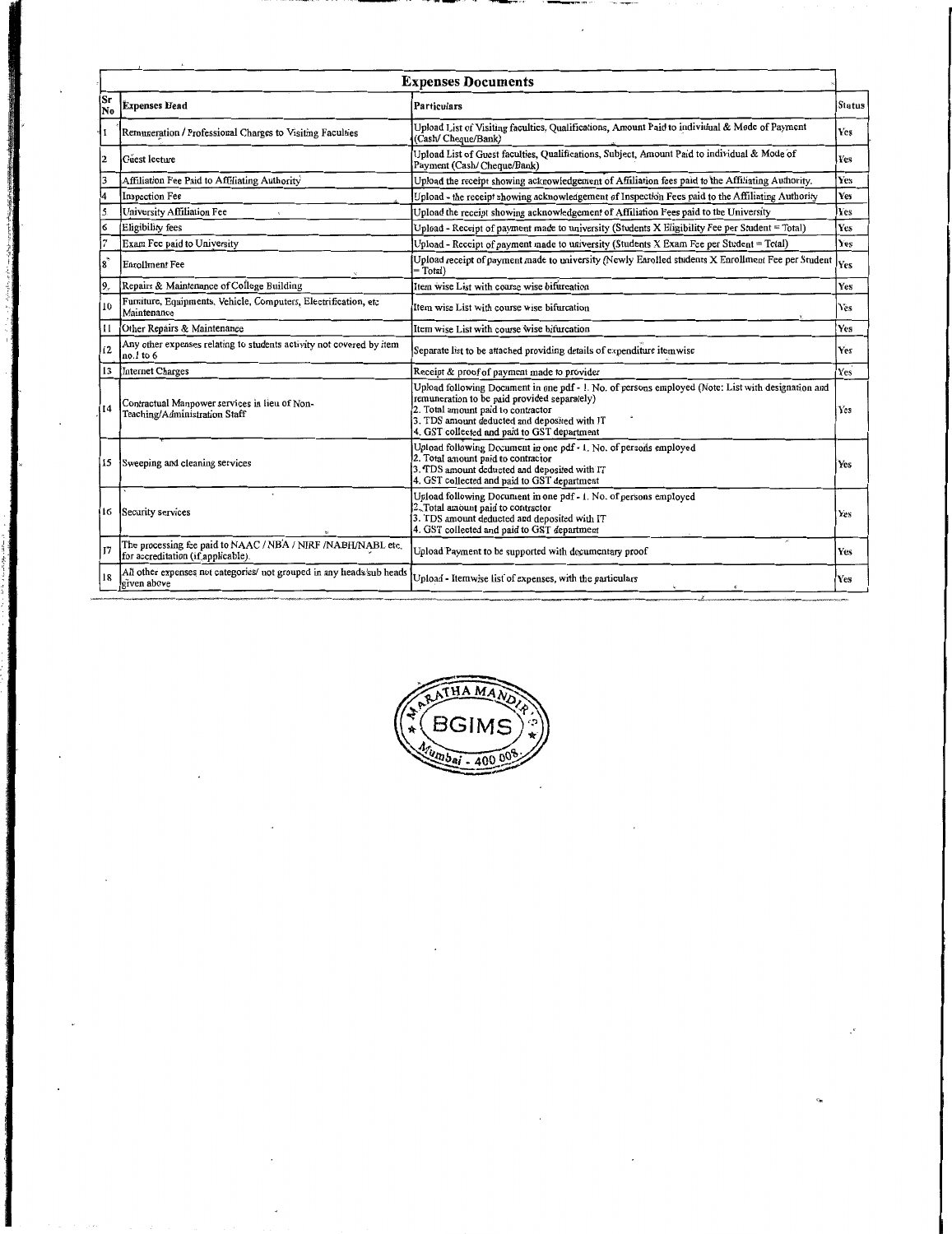|           | Calculation of Depreciation on other assets for Academic Year 2022-23 - For Regular Shift                                                                                                                                                                                      |                                |                                       |                                  |                                        |                                    |                        |                                                                              |           |            |                                           |        |              |       |
|-----------|--------------------------------------------------------------------------------------------------------------------------------------------------------------------------------------------------------------------------------------------------------------------------------|--------------------------------|---------------------------------------|----------------------------------|----------------------------------------|------------------------------------|------------------------|------------------------------------------------------------------------------|-----------|------------|-------------------------------------------|--------|--------------|-------|
| Sr.<br>No | Item                                                                                                                                                                                                                                                                           | Rate of<br>Depreciation<br>(A) | Opening<br>WDV as<br>on 01 Apr<br>(B) | Aditions upto<br>$30$ Sept $(C)$ | Aditions From<br>$ 01 \text{ Oct}(C) $ | <b>Less</b><br>Deductions(D) (B+C- | Net<br>Value<br>$D)=E$ | Depreciation<br>$(F)$ F=<br>$(B+C1)xA + (WDV)G=E$<br>$C2 x (A/2) - F$<br>DxA | (Closing) | <b>MBA</b> | Non<br><b>FRA</b><br>Courses <sup>'</sup> | Hostel | Hosp<br>ital | Trust |
|           | Computer                                                                                                                                                                                                                                                                       | 25                             | 141831                                |                                  |                                        |                                    | 141832                 | 35458                                                                        | 106374    | 35458      |                                           | 10     |              |       |
|           | Books                                                                                                                                                                                                                                                                          | 125                            |                                       |                                  |                                        |                                    |                        |                                                                              |           |            |                                           |        |              |       |
|           | <b>FURNITURE</b>                                                                                                                                                                                                                                                               | . 15                           | 1696558                               |                                  |                                        |                                    | 1696558 254484         |                                                                              | 1442074   | 254484 0   |                                           | I0     |              |       |
|           | <b>MACHINERY</b>                                                                                                                                                                                                                                                               | 115                            | 1940099                               |                                  |                                        |                                    | 1940099 291015         |                                                                              | 1649084   | 291015 0   |                                           | Ю      |              |       |
|           |                                                                                                                                                                                                                                                                                |                                |                                       |                                  |                                        |                                    |                        |                                                                              |           |            |                                           |        |              |       |
| Date      | Imperiant Note : A) Basis of computation of depreciation should be Written Down Value (WDV) method.<br>Signature and Seal of person authorised in terms of section 2 (l) of<br>Signature and Seal of the certifying Chartered Accountant and Auditors<br>the Act with Code No. |                                |                                       |                                  |                                        |                                    |                        |                                                                              |           |            |                                           |        |              |       |
|           |                                                                                                                                                                                                                                                                                |                                |                                       |                                  |                                        |                                    |                        |                                                                              |           |            |                                           |        |              |       |

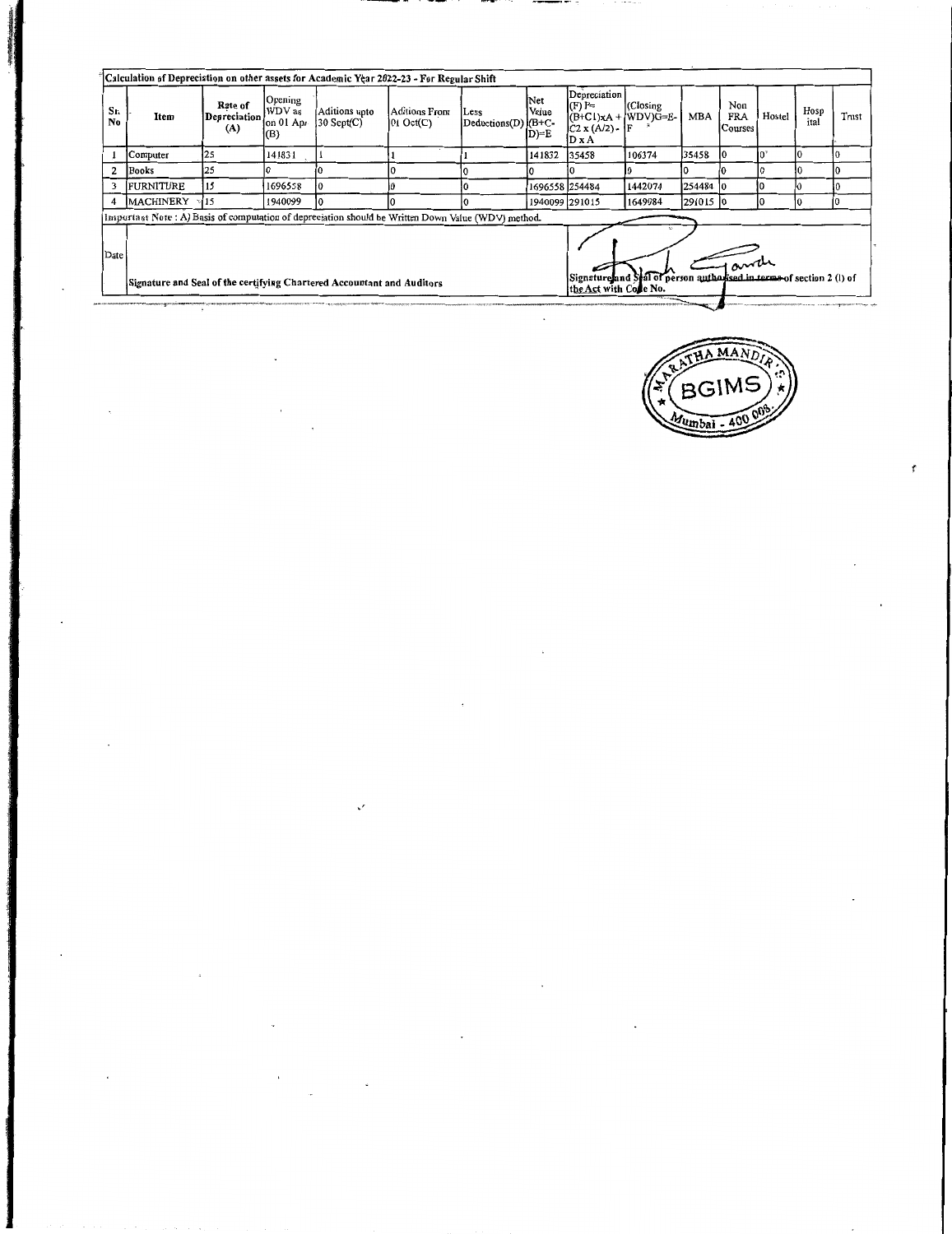#### $\overline{\text{FORM-}A}$

|                                                                                                       |                           | Proforma for common information of organization promotion various colleges / institutes for the year 2022-23<br>(Information of the Trust) |  |  |  |  |  |  |  |
|-------------------------------------------------------------------------------------------------------|---------------------------|--------------------------------------------------------------------------------------------------------------------------------------------|--|--|--|--|--|--|--|
|                                                                                                       | Name of the Trust/Society | Maratha Mandir                                                                                                                             |  |  |  |  |  |  |  |
| 2nd Floor, maratha mandir, onn pair dental college, mumbai central, mumbai<br>Address (With Pin Code) |                           |                                                                                                                                            |  |  |  |  |  |  |  |

| 2nd Floor, maratha mandir, opp nair dental college, mumbai central, mumbai<br>Address (With Pin Code) |                                    |                                                                                           |                        |                                                                                                              |              |                     |                      |                          |                                 |                               |     |  |  |  |  |
|-------------------------------------------------------------------------------------------------------|------------------------------------|-------------------------------------------------------------------------------------------|------------------------|--------------------------------------------------------------------------------------------------------------|--------------|---------------------|----------------------|--------------------------|---------------------------------|-------------------------------|-----|--|--|--|--|
|                                                                                                       | District - Taluka                  |                                                                                           | Mumbai-City-Mumbai     |                                                                                                              |              |                     |                      |                          |                                 |                               |     |  |  |  |  |
|                                                                                                       | Telephone No. with STD Code        |                                                                                           | 02266044100            |                                                                                                              |              |                     |                      |                          |                                 |                               |     |  |  |  |  |
|                                                                                                       | Fax No. with STD Code              | $\ddot{\phantom{a}}$                                                                      | 02266044100            |                                                                                                              |              |                     |                      |                          |                                 |                               |     |  |  |  |  |
| E-mail ID                                                                                             |                                    |                                                                                           | admin@mmbgims.com      |                                                                                                              |              |                     |                      |                          |                                 |                               |     |  |  |  |  |
| Website                                                                                               |                                    |                                                                                           | www.marathamandir.in   |                                                                                                              |              |                     |                      |                          |                                 |                               |     |  |  |  |  |
|                                                                                                       | Registration No. and date of Trust |                                                                                           | E-312(Bom)--1953-05-12 |                                                                                                              |              |                     |                      |                          |                                 |                               |     |  |  |  |  |
|                                                                                                       | Year of Establishment of the trust |                                                                                           | 1953                   |                                                                                                              |              |                     |                      |                          |                                 |                               |     |  |  |  |  |
|                                                                                                       | PAN No - TAN No                    |                                                                                           |                        | AAAAM2049J--MUMM22507C                                                                                       |              |                     |                      |                          |                                 |                               |     |  |  |  |  |
|                                                                                                       |                                    | Attached the copy of change report accepted by the Charity Commissioner _________         |                        | Institute Trustee Details: Details of Trustee as per the information recorded with the Charity Commissioner. |              |                     |                      |                          |                                 |                               |     |  |  |  |  |
|                                                                                                       | <b>Trustee Details</b>             |                                                                                           |                        |                                                                                                              |              |                     |                      |                          |                                 |                               |     |  |  |  |  |
| Sr.No.                                                                                                |                                    | <b>Name of Trustees</b>                                                                   |                        | Designation                                                                                                  |              |                     |                      |                          | <b>Profession of Trustee</b>    |                               |     |  |  |  |  |
| $\mathbf{I}$                                                                                          |                                    | SHRI SHARADCHANDRA G PAWAR                                                                |                        | PRESIDENT/CHAIRMAN                                                                                           |              |                     |                      |                          | POLITICIAN & SOCIAL WORKER      |                               |     |  |  |  |  |
| $\overline{2}$                                                                                        |                                    | SHRI SHASHIKANT A PÅWAR                                                                   |                        | <b>VICE PRESIDENT</b>                                                                                        |              |                     |                      |                          | PRINTING PRESS & SOCIAL WORKER  |                               |     |  |  |  |  |
| $\mathbf{3}$                                                                                          |                                    | SHRI VILASRAO B DESHMUKH                                                                  |                        | <b>VICE PRESIDENT</b>                                                                                        |              |                     |                      |                          | EX SALES TAX COMMISSIONER       |                               |     |  |  |  |  |
| $\overline{4}$                                                                                        |                                    | SHRI DEEPAK B DESHMUKH                                                                    |                        | <b>OTHER</b>                                                                                                 |              |                     |                      |                          | EX SALES TAX COMMISSIONER       |                               |     |  |  |  |  |
| 5                                                                                                     | <b>SHRI SANJAY S RANE</b>          |                                                                                           |                        | <b>VICE PRESIDENT</b>                                                                                        |              |                     |                      |                          | PRACTICING CHARTERED ACCOUNTANT |                               |     |  |  |  |  |
| 6                                                                                                     |                                    | SHRI RAJENDRA P GAWDE                                                                     |                        | <b>SECRETARY</b>                                                                                             |              |                     | PRACTICING ADVOCATE  |                          |                                 |                               |     |  |  |  |  |
| $\tau$                                                                                                |                                    | SHRI PRADEEP B VICHARE                                                                    |                        | <b>SECRETARY</b>                                                                                             |              |                     | <b>SOCIAL WORKER</b> |                          |                                 |                               |     |  |  |  |  |
| 8                                                                                                     | SHRI YOGESH PAWAR                  |                                                                                           |                        | <b>SECRETARY</b>                                                                                             |              | <b>ENTREPRENEUR</b> |                      |                          |                                 |                               |     |  |  |  |  |
| 9                                                                                                     |                                    | <b>SMT PUSHPA SALUNKHE</b>                                                                |                        | <b>SECRETARY</b><br><b>SOCIAL WORKER</b>                                                                     |              |                     |                      |                          |                                 |                               |     |  |  |  |  |
| 10                                                                                                    | <b>SHRI SANTOSH GHAG</b>           |                                                                                           |                        | <b>TREASURER</b><br><b>CA &amp; PROFESSOR</b>                                                                |              |                     |                      |                          |                                 |                               |     |  |  |  |  |
| Ħ                                                                                                     |                                    | SHRI CHANDRAKANT M KHOPADE                                                                |                        | <b>TREASURER</b>                                                                                             |              |                     | <b>SOCIAL WORKER</b> |                          |                                 |                               |     |  |  |  |  |
|                                                                                                       |                                    | Names of all the educational institution established/funded/operated by the Trust/Society |                        |                                                                                                              |              |                     |                      |                          |                                 |                               |     |  |  |  |  |
| Sr.No.                                                                                                |                                    | Name of College, School or Activity (e.g Hospital,<br>Industry, Oldage Home etc)          |                        | <b>Address</b>                                                                                               |              |                     | Code No.             | <b>Establish</b><br>Year |                                 | Courses Run                   |     |  |  |  |  |
| 1                                                                                                     |                                    | MARATHA MANDIR GLOBAL SCHOOL                                                              |                        | JUNA MAL NAKA, BEARDING<br>ROAD, RATNAGIRI, 415612 <sup>°</sup>                                              |              |                     | 27320820150          | 2016                     | STD IST TO 7TH                  |                               |     |  |  |  |  |
| 2                                                                                                     |                                    | MARAMARATHA MANDIR A K DESAI HIGH SCHOOL                                                  |                        | JUNA MAL NAKA, BEARDING<br>ROAD, RATNAGIRI, 415612                                                           |              |                     | 27320820135          | 1983                     | STD 5TH TO IOTH                 |                               |     |  |  |  |  |
| 3                                                                                                     | <b>EDUCATION</b>                   | MARATHA MANDIR S R DESAI JR COLLEGE OF                                                    |                        | JUNA MAL NAKA, BEARDING<br>ROAD, RATNAGIRI, 415612                                                           |              |                     | 112113               | 1980                     | <b>DED</b>                      |                               |     |  |  |  |  |
| 4                                                                                                     | <b>JR COLLEGE</b>                  | MARATHA MANDIR NEW ENGLISH HIGH SCHOOL &                                                  |                        | PALI, RATNAGIRI, 415803                                                                                      |              |                     | 27320812601          | <b>1980</b>              | ARTS COMMERCE SCIENCE           | STD 5TH TO 10TH JR COLLEGE OF |     |  |  |  |  |
| 5                                                                                                     | KANYA PRASHALA                     | MARATHA MANDIR SHRIMANT RANI NIRMALARAJE                                                  |                        | AKKALKOT, SOLAPUR 413216                                                                                     |              |                     | 27300100213          | 1968                     | STD 5TH TO 10TH                 |                               |     |  |  |  |  |
| 6                                                                                                     |                                    | MARATHA MANDIR SHRI RAMRAO VIDYAMANDIR<br>HIGH SCHOOL & JUNIOR COLLEGE                    |                        | <b>JAT, SANGLI 416404</b>                                                                                    |              |                     | 27350210725          | 1948                     | SCIENCE VOCATIONAL EDUCATION    | STD IST TO 10TH JR COLLEGE OF |     |  |  |  |  |
| $\overline{7}$                                                                                        |                                    | MARATHA MANDIR SHRI SHAHAJI HIGH SCHOOL                                                   |                        | AKKALKOT, DIST SOLAPUR.<br>416404                                                                            |              |                     | 27300100214          | 1948                     | STD 5TH TO 10TH                 |                               |     |  |  |  |  |
| 8                                                                                                     |                                    | BABASAHEB GAWDE HIGH SCHOOL                                                               |                        | 49, BDD CHAWL, WORLI, MUMBAI<br>400018                                                                       |              |                     | 27230100368          | 1938                     | STD 5TH TO 10TH                 |                               |     |  |  |  |  |
|                                                                                                       | <b>Name of the Courses</b>         |                                                                                           |                        |                                                                                                              |              |                     |                      |                          |                                 |                               |     |  |  |  |  |
| Sr.No                                                                                                 | Stream                             |                                                                                           | Course                 |                                                                                                              | Dura<br>tion |                     | SI<br>2020-21        | SI<br>2019-20            | Sı<br>2018-19                   | SΙ<br>2017-18                 | SI. |  |  |  |  |
| 1                                                                                                     | MBA                                | M. M. S.                                                                                  |                        | $\overline{2}$                                                                                               |              | 150                 | 120                  | 120                      | <b>I20</b>                      | 2016-17<br>120                |     |  |  |  |  |
|                                                                                                       |                                    |                                                                                           |                        |                                                                                                              |              |                     |                      |                          |                                 |                               |     |  |  |  |  |

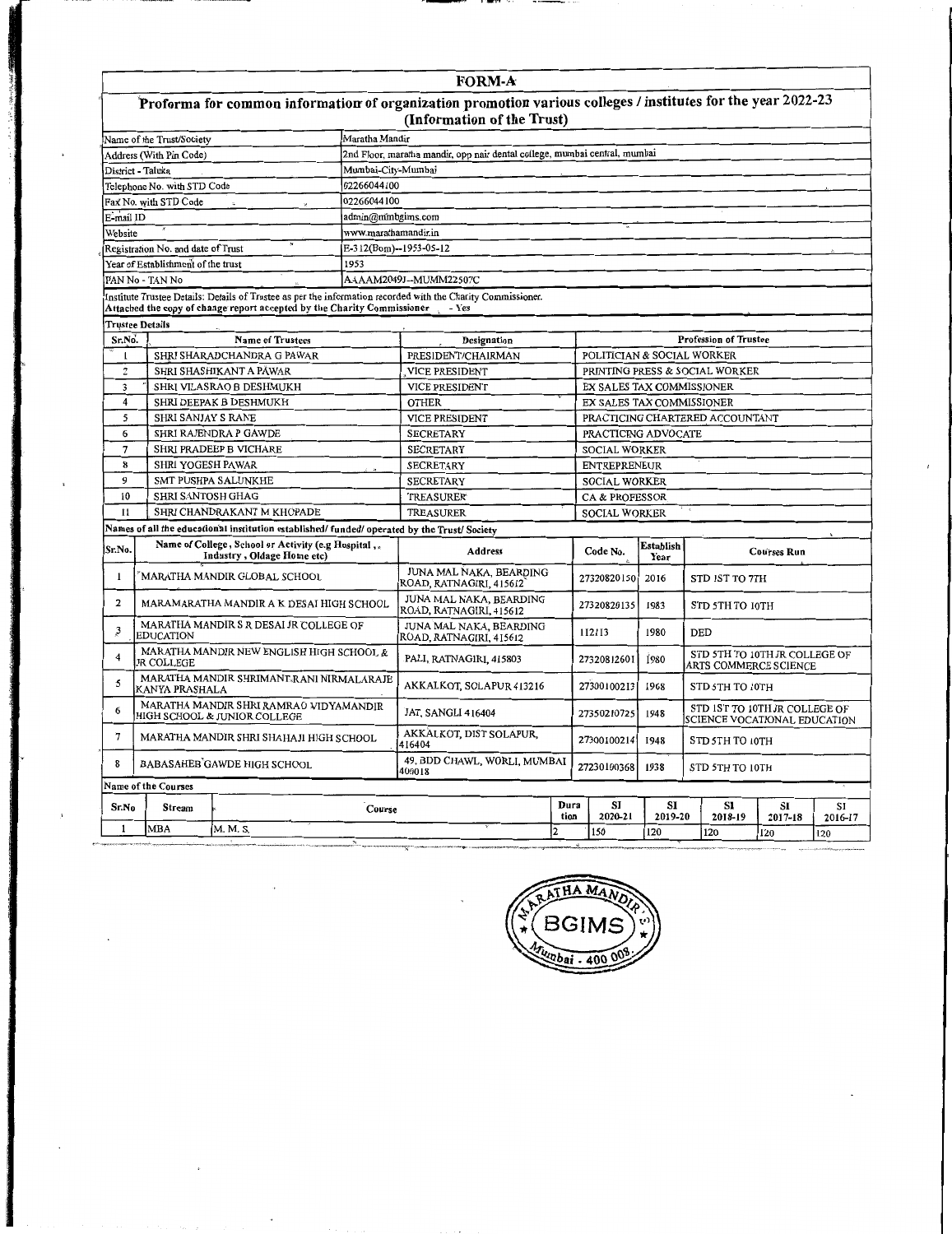| Form A1           |                                                                    |                                                                                                                                   |                        |                        |                                                  |                       |       |  |
|-------------------|--------------------------------------------------------------------|-----------------------------------------------------------------------------------------------------------------------------------|------------------------|------------------------|--------------------------------------------------|-----------------------|-------|--|
| 8.                |                                                                    | Annual financial report of Trust/ Society for last 2 years                                                                        |                        |                        |                                                  |                       |       |  |
| 9.                |                                                                    |                                                                                                                                   | <b>Details of Land</b> |                        |                                                  |                       |       |  |
| Sr.               |                                                                    | Area (in Sq.Mtr.)                                                                                                                 |                        | Cost of                |                                                  | Extent of<br>subsidy/ |       |  |
| No.               | Particulars <sup>*</sup>                                           | As Per Norms                                                                                                                      | Available              | acquisition (Rs Lakhs) |                                                  | concession            |       |  |
|                   |                                                                    |                                                                                                                                   | College / Institute    |                        |                                                  |                       |       |  |
|                   | Land                                                               |                                                                                                                                   |                        |                        |                                                  |                       |       |  |
|                   | Free Hold                                                          |                                                                                                                                   |                        |                        |                                                  |                       |       |  |
|                   | Govt.                                                              | lo                                                                                                                                | l0                     | Ô                      |                                                  | Iо                    |       |  |
| b                 | Others                                                             | l٥                                                                                                                                | 1368                   | $\overline{7}$         |                                                  | lo                    |       |  |
|                   | "Total 0                                                           |                                                                                                                                   | 1368                   | 7                      |                                                  | 0                     |       |  |
| 2                 | Lease Hold                                                         |                                                                                                                                   |                        |                        |                                                  |                       |       |  |
| a                 | Govt.                                                              | Io.                                                                                                                               | 0                      | I٥                     |                                                  | 0                     |       |  |
| łЪ                | Others                                                             | $\overline{0}$                                                                                                                    | đ                      | lo.                    |                                                  | 10                    |       |  |
|                   | Total                                                              | 'n                                                                                                                                | o.                     | l0                     |                                                  | l0                    |       |  |
|                   | Note: Please give details for each college / Institute separately. |                                                                                                                                   |                        |                        |                                                  |                       |       |  |
| year by the Trust | Whether Income Tax return filed every                              |                                                                                                                                   |                        |                        | Y                                                |                       |       |  |
|                   | Status of the Building:                                            |                                                                                                                                   |                        |                        |                                                  |                       |       |  |
|                   |                                                                    | <b>If Rented</b>                                                                                                                  |                        | College / Institute    |                                                  | Other                 | Total |  |
|                   | a) Built up Area (in Sq. Mtr.),                                    |                                                                                                                                   |                        | l0                     |                                                  | l0                    | l0    |  |
|                   | Annual Rent (Amt. in Rs.)                                          |                                                                                                                                   |                        | 0                      |                                                  | 0                     | ø     |  |
|                   |                                                                    | If Owned<br>$\overline{a}$                                                                                                        |                        | College / Institute    |                                                  | Other                 | Total |  |
|                   | b) Built up Area (in Sq. Mtr.)                                     |                                                                                                                                   |                        | 3039                   |                                                  | 0                     | 3039  |  |
|                   | Cost(Amt. in Rs.)                                                  |                                                                                                                                   |                        | ۱O.                    |                                                  | $\Omega$              | l0.   |  |
|                   | Built up Area required Available as per AICTE/PCI/COA              |                                                                                                                                   |                        |                        |                                                  |                       |       |  |
|                   |                                                                    | If Rented                                                                                                                         |                        | College / Institute    |                                                  | Other                 | Total |  |
| a)                | Built up Area (in Sq. Mtr.)                                        |                                                                                                                                   |                        | O                      |                                                  | o                     | İ0    |  |
|                   |                                                                    | If Owned                                                                                                                          |                        | College Mnstitute      |                                                  | Other                 | Total |  |
| b)                | Built up Area (in Sq. Mtr.)                                        |                                                                                                                                   |                        | 3039                   |                                                  | $\Omega$              | 3039  |  |
|                   |                                                                    |                                                                                                                                   |                        |                        |                                                  |                       |       |  |
|                   |                                                                    | 10 Whether the Institute / Trust is in receipt of any grants from Central Government / State Government / Quasi Government Bodies |                        |                        | If yes, Amount Received for the Financial Year - |                       |       |  |
| Date              |                                                                    |                                                                                                                                   |                        |                        |                                                  |                       |       |  |
| Place             |                                                                    |                                                                                                                                   |                        |                        |                                                  |                       |       |  |
|                   |                                                                    | avide<br>Signature and Seal of person authorised in terms of section 2 (I) of the Act with Code No.                               |                        |                        |                                                  |                       |       |  |
|                   |                                                                    |                                                                                                                                   |                        |                        |                                                  |                       |       |  |

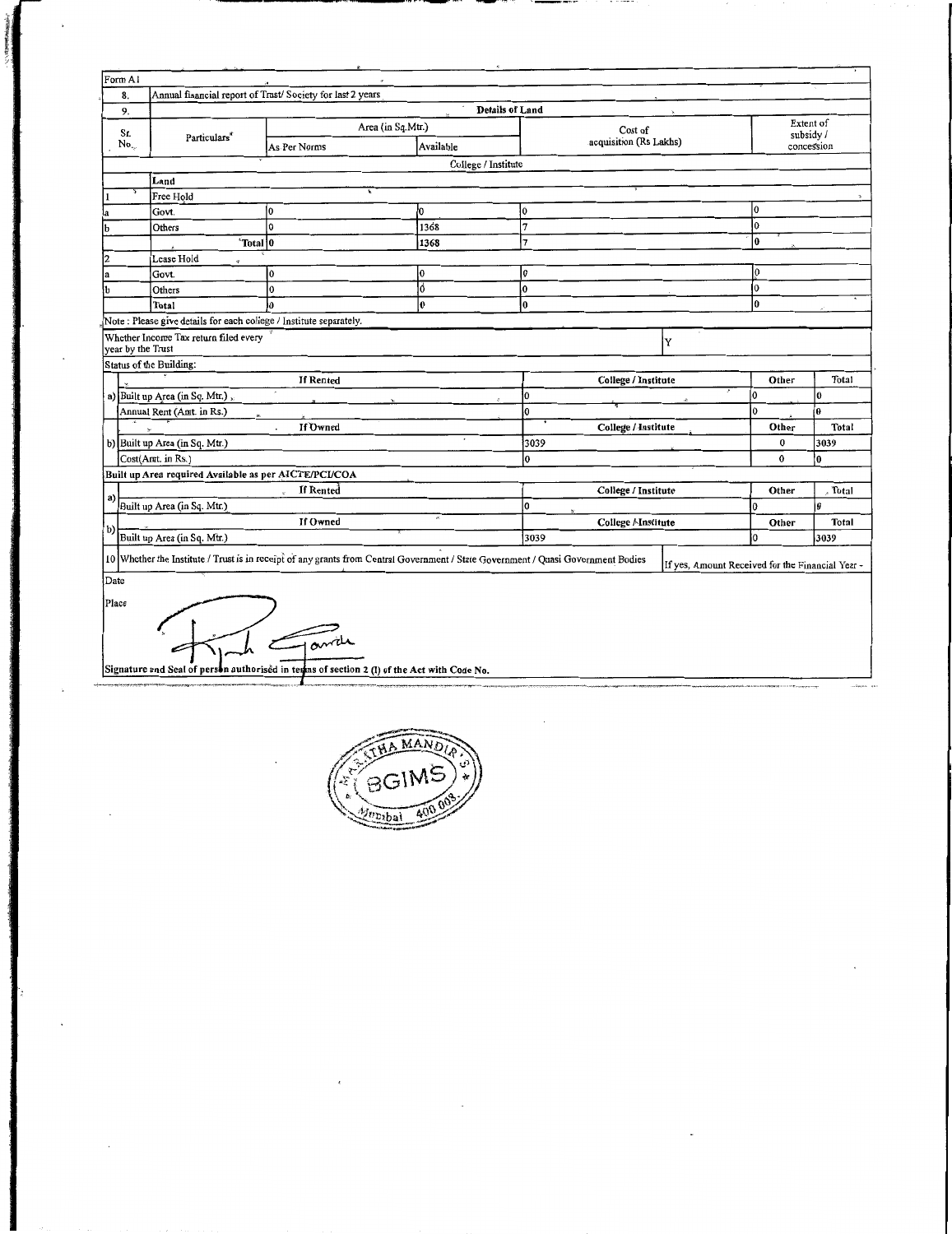|          |                                |                                                                                                                     | FORM B Proforma for information of Institutes                                                          |                        |                            |                     |                                 |              |                     |                                                                |                             |                |                     |           |      |                   |                     |                 |                             |                                |                     |      |
|----------|--------------------------------|---------------------------------------------------------------------------------------------------------------------|--------------------------------------------------------------------------------------------------------|------------------------|----------------------------|---------------------|---------------------------------|--------------|---------------------|----------------------------------------------------------------|-----------------------------|----------------|---------------------|-----------|------|-------------------|---------------------|-----------------|-----------------------------|--------------------------------|---------------------|------|
|          |                                |                                                                                                                     |                                                                                                        |                        |                            |                     | <b>Courses Information</b>      |              |                     |                                                                |                             |                |                     |           |      |                   |                     |                 |                             |                                |                     |      |
| Sr<br>No | Stream                         | Course                                                                                                              |                                                                                                        | D                      | SI                         | SI<br>2020-21<br>LE | OR.                             | SI           | SI<br>2019-20<br>LE | OR                                                             | SI                          |                | SI<br>2018-19<br>LE | <b>OR</b> |      | SI                | SI<br>2017-18<br>lе | OR              | SI                          | LE                             | SI<br>2016-17<br>OR |      |
| 1        | MBA                            | M. M. S.                                                                                                            |                                                                                                        | $\overline{2}$         | 150                        | Iо                  | 36                              | 120          | I0                  | 81                                                             | 120                         |                | 10                  | 0         |      | 120               | l0                  | 10              |                             | l0<br>120                      | 0                   |      |
|          |                                |                                                                                                                     |                                                                                                        | Total                  | 150                        | l0                  | 36                              | 120          | $\mathbf{0}$        | 81                                                             | 120                         |                | 0                   | 10        |      | 120               | 0                   | lo              |                             | l0<br>120                      | l0                  |      |
|          | Institute Information          |                                                                                                                     |                                                                                                        |                        |                            |                     |                                 |              |                     |                                                                |                             |                |                     |           |      |                   |                     |                 |                             |                                |                     |      |
| Address  |                                |                                                                                                                     | 2nd Floor, Maratha Mandir Annexe, Dr. A. B. Nair Road, Mumbai Central.                                 |                        |                            |                     |                                 |              |                     |                                                                |                             |                |                     |           |      |                   |                     |                 |                             |                                |                     |      |
| Village  | District - Taluka              |                                                                                                                     | Mumbai<br>Mumbai-City-Mumbai                                                                           |                        |                            |                     |                                 |              |                     |                                                                |                             |                |                     |           |      |                   |                     |                 |                             |                                |                     |      |
|          | PIN Code                       |                                                                                                                     | 400008                                                                                                 |                        |                            |                     |                                 |              |                     |                                                                |                             |                |                     |           |      |                   |                     |                 |                             |                                |                     |      |
|          | Year of Establishment          |                                                                                                                     | 1998                                                                                                   |                        |                            |                     |                                 |              |                     |                                                                |                             |                |                     |           |      |                   |                     |                 |                             |                                |                     |      |
|          |                                | Telephone No. (WIth STD code)                                                                                       | 022-66044100                                                                                           |                        |                            |                     |                                 |              |                     |                                                                |                             |                |                     |           |      |                   |                     |                 |                             |                                |                     |      |
|          |                                | Mobile Number & WhatsApp number                                                                                     | 9821569365 WhatsApp number-9821569365                                                                  |                        |                            |                     |                                 |              |                     |                                                                |                             |                |                     |           |      |                   |                     |                 |                             |                                |                     |      |
|          | E-Mail ID                      |                                                                                                                     | admin@mmbgims.com                                                                                      |                        |                            |                     |                                 |              |                     |                                                                |                             |                |                     |           |      |                   |                     |                 |                             |                                |                     |      |
|          | Web Site                       |                                                                                                                     | www.mmbgims.com                                                                                        |                        |                            |                     |                                 |              |                     |                                                                |                             |                |                     |           |      |                   |                     |                 |                             |                                |                     |      |
|          | or any other public body       | Whether Land or Building provided by the government                                                                 | No.                                                                                                    |                        |                            |                     |                                 |              |                     |                                                                |                             |                |                     |           |      |                   |                     |                 |                             |                                |                     |      |
|          | Type of Land                   |                                                                                                                     | On Ownership                                                                                           |                        |                            |                     |                                 |              |                     |                                                                |                             |                |                     |           |      |                   |                     |                 |                             |                                |                     |      |
|          | College Location               |                                                                                                                     | Within 20 kms periphery of Muncipal Corporations of Mumbai, Thane, Pune, Nagpur, Nashik and Aurangabad |                        |                            |                     |                                 |              |                     |                                                                |                             |                |                     |           |      |                   |                     |                 |                             |                                |                     |      |
|          |                                | Whether Aadhar based Biometric Attendance<br>Available for all Staff (Teaching and Non Teaching)                    | Yes                                                                                                    |                        |                            |                     |                                 |              |                     |                                                                |                             |                |                     |           |      |                   |                     |                 |                             |                                |                     |      |
| on date) |                                | NAAC Accreditation (Accreditation must be valid as                                                                  | No                                                                                                     |                        |                            |                     |                                 |              |                     |                                                                |                             |                |                     |           |      |                   |                     |                 |                             |                                |                     |      |
|          |                                | Whether college is autonomous                                                                                       | Yes                                                                                                    |                        |                            |                     |                                 |              |                     |                                                                |                             |                |                     |           |      |                   |                     |                 |                             |                                |                     |      |
|          |                                | College NIRF Ranking within top 500 if any                                                                          | No                                                                                                     |                        |                            |                     |                                 |              |                     |                                                                |                             |                |                     |           |      |                   |                     |                 |                             |                                |                     |      |
|          |                                | Ph.D Holders percentage of Total Teaching Staff                                                                     | 15 %                                                                                                   |                        |                            |                     |                                 |              |                     |                                                                |                             |                |                     |           |      |                   |                     |                 |                             |                                |                     |      |
|          |                                | Total number of research publications in International<br>journals & patents filed by the college                   |                                                                                                        |                        |                            |                     |                                 |              |                     |                                                                |                             |                |                     |           |      |                   |                     |                 |                             |                                |                     |      |
|          | Placement of students          |                                                                                                                     | 50                                                                                                     |                        |                            |                     |                                 |              |                     |                                                                |                             |                |                     |           |      |                   |                     |                 |                             |                                |                     |      |
|          |                                | Name of the Director / Principal of the Institution                                                                 | Dr vidya Hattangadi                                                                                    |                        |                            |                     |                                 |              |                     |                                                                |                             |                |                     |           |      |                   |                     |                 |                             |                                |                     |      |
| Act      |                                | Person duly authorised in terms of section 2 (1) of the                                                             | Dr vidyá Hattangadí Dešignation: Director Mobile No: 9820220245                                        |                        |                            |                     |                                 |              |                     |                                                                |                             |                |                     |           |      |                   |                     |                 |                             |                                |                     |      |
|          | University                     | Sanctioned Intake capacity as per AICTE/PCI/COA/                                                                    | Sr. No                                                                                                 | Sub Type<br><b>MBA</b> |                            |                     | Sanction Intake<br>270          |              |                     |                                                                | <b>Actual Intake</b><br>117 |                |                     |           |      |                   | Appeared<br>123     |                 |                             | Passed<br>123                  |                     |      |
|          |                                |                                                                                                                     |                                                                                                        |                        |                            |                     |                                 |              |                     |                                                                |                             |                |                     |           |      |                   |                     |                 |                             |                                |                     |      |
|          |                                | <b>Bank Details of Institute/College</b>                                                                            |                                                                                                        |                        |                            |                     |                                 |              |                     |                                                                |                             |                |                     |           |      |                   |                     |                 |                             |                                |                     |      |
| Sr. No   |                                | <b>Bank Name</b>                                                                                                    |                                                                                                        |                        |                            |                     |                                 | Account No   |                     |                                                                |                             |                |                     |           |      |                   | <b>Branch Name</b>  |                 |                             |                                |                     |      |
|          | $\mathbf{l}_{\mathbf{x}}$<br>2 | <b>BANK OF MAHARASHTRA</b><br><b>ICICI BANK</b>                                                                     |                                                                                                        |                        |                            |                     |                                 | 20035884795  |                     |                                                                |                             |                |                     |           |      |                   |                     |                 | MUMBAI CENTRAL              |                                |                     |      |
|          |                                |                                                                                                                     |                                                                                                        |                        |                            |                     |                                 | 003601000017 |                     |                                                                |                             |                |                     |           |      |                   |                     |                 | <b>MUMBAI CENTRAL</b><br>ш  | IV                             |                     | V    |
|          |                                |                                                                                                                     | Form B <sub>2</sub>                                                                                    |                        |                            |                     |                                 |              |                     |                                                                |                             |                |                     |           |      | 1 Year            |                     | II Year         | Year                        | Year                           |                     | Year |
|          |                                | (A) Total No. of Students for the Course (Excluding PIO / Foreign National Students)                                |                                                                                                        |                        |                            |                     |                                 |              |                     |                                                                |                             |                |                     |           |      | 42                |                     | 81              | 0                           | 0                              |                     | 0    |
|          |                                | (B) Total No PIO / Foreign National Students for the Course                                                         |                                                                                                        |                        |                            |                     |                                 |              |                     |                                                                |                             |                |                     |           |      | $\bf{0}$          |                     | 0               | $\mathbf 0$                 | 0                              |                     | 0    |
|          |                                | Year of recognition by respective council                                                                           |                                                                                                        |                        |                            |                     |                                 |              |                     |                                                                |                             |                |                     |           | 1998 |                   |                     |                 |                             |                                |                     |      |
|          |                                | Name of the University/Board/Affiliated Body to which this course is affiliated<br>Whether Permitted by State Govt. |                                                                                                        |                        |                            |                     |                                 |              |                     |                                                                |                             |                |                     |           | Yes  | Mumbai University |                     |                 |                             |                                |                     |      |
|          | <b>Hostel Facility Status</b>  |                                                                                                                     |                                                                                                        |                        |                            |                     |                                 |              |                     |                                                                |                             |                |                     |           |      |                   |                     |                 |                             |                                |                     |      |
|          |                                | Total No. of laboratories in the Department                                                                         |                                                                                                        |                        |                            |                     |                                 |              |                     |                                                                |                             |                |                     |           | 10   |                   |                     |                 |                             |                                |                     |      |
|          |                                | Total cost of Equipment in the Department (Rs. in Lakhs)                                                            |                                                                                                        |                        |                            |                     |                                 |              |                     |                                                                |                             |                |                     |           |      | 27 Rs. In Lakhs   |                     |                 |                             |                                |                     |      |
|          |                                | Total Cost of equipment in the Department including software(Rs. in Lakhs) in Working Condition                     |                                                                                                        |                        |                            |                     |                                 |              |                     |                                                                |                             |                |                     |           |      | A) UG             |                     | 0 Rs. In Lakhs  |                             |                                |                     |      |
|          |                                | Total cost of equipments in the Department including software (Rs. In Lakhs) in Working Condition                   |                                                                                                        |                        |                            |                     |                                 |              |                     |                                                                |                             |                |                     |           |      | B) PG             |                     | 29 Rs. In Eakhs |                             |                                |                     |      |
|          |                                | Whether Library facility is available                                                                               | <b>No.of Titles</b>                                                                                    |                        |                            |                     |                                 | lo           |                     |                                                                |                             |                |                     |           |      |                   |                     |                 |                             |                                |                     |      |
| Library  |                                | (Departmental) Excluding Central                                                                                    | No. of Books available                                                                                 |                        |                            |                     |                                 |              | 0                   |                                                                |                             |                |                     |           |      |                   |                     |                 |                             |                                |                     |      |
|          | if yes give details            |                                                                                                                     | No. of Journals subscribed<br>In current year                                                          |                        |                            |                     |                                 |              | 0                   |                                                                |                             |                |                     |           |      |                   |                     |                 |                             |                                |                     |      |
|          | (in Sq. Mtr.)                  | B) Carpet Area in Use for Library                                                                                   | 0                                                                                                      |                        |                            |                     |                                 |              |                     |                                                                |                             |                |                     |           |      |                   |                     |                 |                             |                                |                     |      |
|          |                                |                                                                                                                     |                                                                                                        |                        | 1.                         |                     |                                 |              | NA                  |                                                                |                             |                |                     |           |      |                   |                     |                 |                             |                                |                     |      |
|          |                                | c) Facilities in Department - Library                                                                               |                                                                                                        |                        | 2.                         |                     |                                 |              | NA                  |                                                                |                             |                |                     |           |      |                   |                     |                 |                             |                                |                     |      |
|          |                                |                                                                                                                     |                                                                                                        |                        | 3.                         |                     |                                 |              | NA                  |                                                                |                             |                |                     |           |      |                   |                     |                 |                             |                                |                     |      |
|          |                                |                                                                                                                     |                                                                                                        |                        | 4.                         |                     |                                 |              | NA                  |                                                                |                             |                |                     |           |      |                   |                     |                 |                             |                                |                     |      |
|          | No. of Staff                   |                                                                                                                     |                                                                                                        |                        |                            |                     |                                 |              |                     |                                                                |                             |                |                     |           |      |                   |                     |                 | Total                       |                                |                     |      |
|          |                                | <b>Teaching Staff</b>                                                                                               |                                                                                                        |                        | As per<br>Council<br>norms |                     |                                 |              |                     | Regular                                                        |                             | Posts filed in | Adhoc               |           |      | Contract          |                     |                 | Filled<br>in Posts          |                                | Vacant<br>Posts     |      |
|          | a) Professors                  |                                                                                                                     | I                                                                                                      |                        |                            |                     |                                 |              |                     |                                                                | ١o                          |                |                     |           | 0    |                   |                     |                 |                             |                                |                     |      |
|          | b) Assistant Professors / HOD  |                                                                                                                     | 3                                                                                                      |                        |                            |                     |                                 |              | 1                   |                                                                | I٥                          |                |                     |           | O.   |                   |                     | 1               |                             | 2                              |                     |      |
|          | c) Lecturers                   |                                                                                                                     | Ţ1                                                                                                     |                        |                            |                     |                                 |              | 7                   |                                                                |                             | $\mathbf 0$    |                     |           | 0    |                   |                     | 7               |                             | $\overline{\mathbf{4}}$        |                     |      |
|          | Form B4                        |                                                                                                                     |                                                                                                        |                        |                            |                     |                                 |              |                     |                                                                |                             |                |                     |           |      |                   |                     |                 |                             |                                |                     |      |
|          | Student - Teacher Ratio        |                                                                                                                     |                                                                                                        |                        |                            |                     | <b>Total Number of Teachers</b> |              |                     | <b>Sanctioned Intake:270</b><br>Student - Teacher Ratio = 30:1 |                             |                |                     |           |      |                   |                     |                 | <b>Student on Roll: 117</b> | Student - Teacher Ratio = 13:1 |                     |      |
|          | a) With approved staff         | b) With (approved adhoc + contract) staff                                                                           |                                                                                                        |                        |                            | 9<br>9              |                                 |              |                     | Student - Teacher Karo                                         |                             |                |                     |           |      |                   |                     |                 |                             | Student - Teacher Ratio = 13:1 |                     |      |
|          |                                |                                                                                                                     |                                                                                                        |                        |                            |                     |                                 |              |                     |                                                                |                             |                |                     |           |      |                   |                     |                 |                             |                                |                     |      |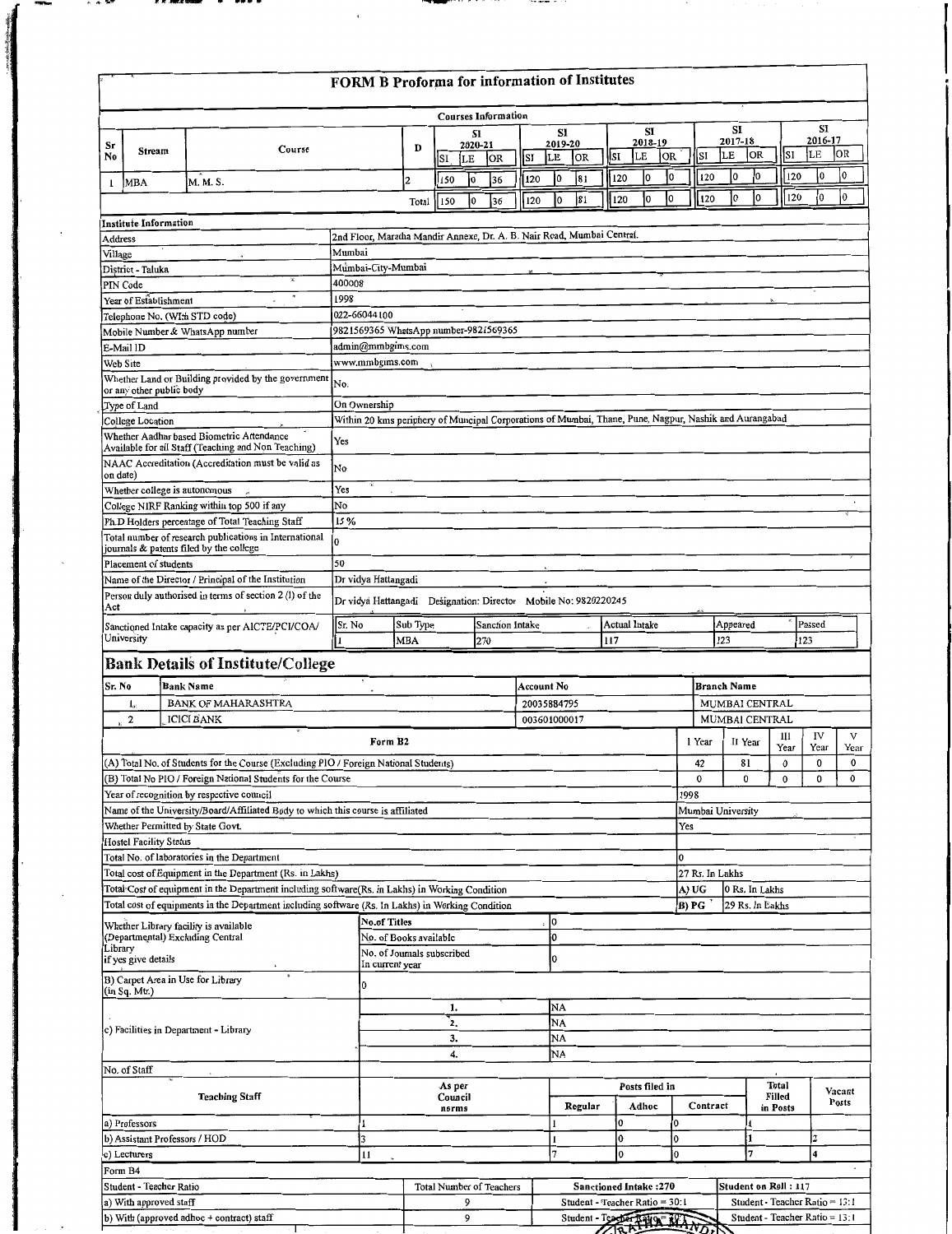|                      | Non Teaching Staff (in the Department)                                                        | As per council norms |              |               |                                                   |         | Posts Filled in | Adhoc        | Contract                                 |    | Total Filled in Posts                              |         | Vacant Posts                               |          |                   |
|----------------------|-----------------------------------------------------------------------------------------------|----------------------|--------------|---------------|---------------------------------------------------|---------|-----------------|--------------|------------------------------------------|----|----------------------------------------------------|---------|--------------------------------------------|----------|-------------------|
| a)Technical          |                                                                                               |                      |              | Regular       |                                                   |         | l0              |              | 0                                        |    |                                                    |         |                                            |          |                   |
|                      | b) Non-Technical                                                                              | 13                   |              | 13            |                                                   |         | 10              |              | 0                                        | 13 |                                                    |         |                                            |          |                   |
|                      | c) Class, IV                                                                                  | 25                   |              | 25            |                                                   |         | I٥              |              | 0                                        | 25 |                                                    |         |                                            |          |                   |
|                      |                                                                                               | Total                |              | 39            |                                                   |         | ł0              |              | $\bf{0}$                                 | 39 |                                                    | 0       |                                            |          |                   |
|                      | Ratio of Non - Teaching - Teaching Staff                                                      |                      |              | 4.33:1        |                                                   |         |                 |              |                                          |    |                                                    |         |                                            |          |                   |
| Form B5              |                                                                                               |                      |              |               |                                                   |         |                 |              |                                          |    |                                                    |         |                                            |          |                   |
|                      | 15 Salary given to the staff (Whether it is as per 5th /6th Pay commission / any other norms) |                      |              |               |                                                   |         | Y               |              |                                          |    |                                                    |         |                                            |          |                   |
|                      | Whether Building os owned / Rental by college/ Institute:                                     |                      |              |               |                                                   |         |                 |              |                                          |    |                                                    |         |                                            |          | $\overline{O}$    |
|                      |                                                                                               |                      |              |               |                                                   |         |                 |              |                                          |    |                                                    |         | College / Institute                        | Others   | Total             |
|                      | b) if owned built-up area in 3584 Sq. Mtr.                                                    |                      |              |               |                                                   |         |                 |              | Capital investment (Amount Rs. in Lakhs) |    |                                                    |         | 7                                          | 0        |                   |
|                      |                                                                                               |                      |              |               |                                                   |         |                 |              |                                          |    | Recurring annual expenditure (Amount Rs. in Lakhs) |         | 0                                          | 0        | I٥                |
|                      |                                                                                               |                      |              |               |                                                   |         |                 |              |                                          |    |                                                    |         | College / Institute                        | Other    | Total             |
|                      | b) If Rental Built-up area in 0 Sq.Mtr.                                                       |                      |              |               |                                                   |         |                 |              | Annual Expenditure (Amount Rs. in Lakhs) |    |                                                    |         | l0                                         | $\Omega$ | l0                |
| 17                   | Mention relation of the landlord with the College / Institute if Any                          |                      |              |               |                                                   |         | Parent Trust    |              |                                          |    |                                                    |         |                                            |          |                   |
|                      | <b>Projected Addition</b>                                                                     |                      |              |               |                                                   |         |                 |              | College / Institute / Hostel             |    |                                                    |         |                                            |          |                   |
|                      | Particulars                                                                                   |                      |              |               | 2022-23 (Rs. in Lakhs)                            |         |                 |              | 2022-23 (Rs. in Lakhs)                   |    |                                                    |         | 2023-24 (Rs. in Lakhs)                     |          |                   |
| ia.                  | Land(area)                                                                                    |                      | 0            |               |                                                   |         |                 | 0            |                                          |    |                                                    | 0       |                                            |          |                   |
| ib.                  | Building (Built-up area in Sq. Mtr.)                                                          |                      | lo.          |               |                                                   |         |                 | l0           |                                          |    |                                                    | 10      |                                            |          |                   |
| c.                   | Lab / Work shop                                                                               |                      | 0            |               |                                                   |         |                 | O            |                                          |    |                                                    | 0       |                                            |          |                   |
| d.                   | Laboratory equipments                                                                         |                      | 0            |               |                                                   |         |                 | 0            |                                          |    |                                                    | 0       |                                            |          |                   |
| le.                  | <b>Books</b>                                                                                  |                      | 500000       |               |                                                   |         |                 | 500000       |                                          |    |                                                    | 500000  |                                            |          |                   |
| f.                   | Furniture & dead stock                                                                        |                      | 400000       |               |                                                   |         |                 | 400000       |                                          |    |                                                    | 400000  |                                            |          |                   |
| lg.                  | Vehicals                                                                                      |                      | Q,           |               |                                                   |         |                 | <sup>0</sup> |                                          |    |                                                    | 0       |                                            |          |                   |
| h.                   | Others <sup>*</sup>                                                                           |                      | 500000       |               |                                                   |         |                 | 600000       |                                          |    |                                                    | 700000  |                                            |          |                   |
|                      | Total                                                                                         |                      | 1400000      |               |                                                   |         |                 | 1500000      |                                          |    |                                                    | 1600000 |                                            |          |                   |
| Form B9 <sup>*</sup> | $\mathbf{r}$                                                                                  |                      |              |               |                                                   |         |                 |              |                                          |    |                                                    |         |                                            |          |                   |
|                      | Fees collected during last year per student for UG course                                     |                      |              |               |                                                   |         |                 |              |                                          |    |                                                    |         |                                            |          |                   |
|                      | Year                                                                                          |                      |              |               |                                                   |         | No of Students  |              |                                          |    |                                                    |         | fees collected(Rs.)                        |          |                   |
|                      |                                                                                               | $\hat{\mu}$          |              |               |                                                   | 2020-21 |                 |              |                                          |    |                                                    |         |                                            |          |                   |
| 1 <sup>st</sup> Year |                                                                                               |                      | l0           |               |                                                   |         |                 |              |                                          |    | 0                                                  |         |                                            |          |                   |
| 2 <sup>nd</sup> Year |                                                                                               |                      | IO.          |               |                                                   |         |                 |              |                                          |    | 0                                                  |         |                                            |          |                   |
| 3 <sup>rd</sup> Year |                                                                                               |                      | $\bf{0}$     |               |                                                   |         |                 |              |                                          |    | 0                                                  |         |                                            |          |                   |
| 4 <sup>th</sup> Year |                                                                                               |                      | $\mathbf{0}$ |               |                                                   |         |                 |              |                                          |    | O.                                                 |         |                                            |          |                   |
| 5 <sup>th</sup> Year |                                                                                               |                      | <sup>0</sup> |               |                                                   |         |                 |              |                                          |    | 0                                                  |         |                                            |          |                   |
|                      | Fees collected during last year per student for PG course                                     |                      |              |               |                                                   |         |                 |              |                                          |    |                                                    |         |                                            |          |                   |
|                      | Year                                                                                          |                      |              |               |                                                   |         | No of Students  |              |                                          |    |                                                    |         | fees collected(Rs.)                        |          |                   |
|                      |                                                                                               |                      |              |               |                                                   | 2020-21 |                 |              |                                          |    |                                                    |         |                                            |          |                   |
| 1 <sup>st</sup> Year |                                                                                               |                      | 36           |               |                                                   |         |                 |              |                                          |    | 122000                                             |         |                                            |          |                   |
| 2 <sup>nd</sup> Year |                                                                                               |                      | 81           |               |                                                   |         |                 |              |                                          |    | 121500                                             |         |                                            |          |                   |
|                      |                                                                                               |                      |              | UG Course - 0 |                                                   |         |                 |              |                                          |    |                                                    |         |                                            |          |                   |
|                      | Fees collected (2020-21) per student for UG/PG course                                         |                      |              |               | PG Course - 122000                                |         |                 |              |                                          |    |                                                    |         |                                            |          |                   |
|                      | No of Students of 1st year                                                                    |                      |              |               | Average fees collected per student(Amount in Rs.) |         |                 |              |                                          |    |                                                    |         | Total fees collected (Amount Rs. in Lakhs) |          |                   |
|                      | a) Indian (Govt. Quota + Management)                                                          |                      |              | 122000        |                                                   |         |                 |              |                                          |    | 14440856                                           |         |                                            |          |                   |
|                      | b) PIO + Foreign National                                                                     |                      | O            |               |                                                   |         |                 |              |                                          |    | 0                                                  |         |                                            |          |                   |
| Form B10             |                                                                                               |                      |              |               |                                                   |         |                 |              |                                          |    |                                                    |         |                                            |          |                   |
| (A)                  |                                                                                               |                      |              |               | Administrative Staff in the Institute / College   |         |                 |              |                                          |    |                                                    |         |                                            |          |                   |
|                      | Name of the Principal / Director                                                              |                      |              |               | Dr vidya Hattangadi                               |         |                 |              |                                          |    |                                                    |         |                                            |          |                   |
| Regular              |                                                                                               |                      |              |               |                                                   |         |                 |              |                                          |    |                                                    |         |                                            |          |                   |
| incharge             |                                                                                               |                      |              |               | Regular                                           |         |                 |              |                                          |    |                                                    |         |                                            |          |                   |
| Pay Scale            |                                                                                               |                      |              |               | 6th Pay Scale                                     |         |                 |              |                                          |    |                                                    |         |                                            |          |                   |
|                      | Faculty Details (Teaching and Administrator)                                                  |                      |              |               |                                                   |         |                 |              |                                          |    |                                                    |         |                                            |          |                   |
| Sr                   | Name                                                                                          |                      | Appoint      |               | Appoint                                           |         | Joining         |              | <b>Streams Teach</b>                     |    | Faculty Type                                       |         | Pay Scale                                  |          | Grade             |
| No                   |                                                                                               |                      | Type         |               | Date                                              |         | Date            |              |                                          |    |                                                    |         |                                            |          | Pay               |
| $\mathbf{I}$<br>1z   | SAWANT YOGESH UTTAM                                                                           |                      | Regular      |               | 17-12-1996                                        |         | 17-12-1996      | <b>MBA</b>   |                                          |    | Administrator                                      |         | 15600-39100                                |          | 6000              |
|                      | CHAKRAVARTY ALPANA P                                                                          |                      | Regular      |               | 15-05-2002                                        |         | 15-05-2002      | <b>MBA</b>   |                                          |    | Administrator                                      |         | 15600-39100                                |          | 6000              |
| 3                    | <b>GAWDE SHANKAR A</b>                                                                        |                      | Regular      |               | 10-09-2001                                        |         | 10-09-2001      | MBA          |                                          |    |                                                    |         | Administrator As per MWA                   |          | AS<br>PER         |
|                      |                                                                                               |                      |              |               |                                                   |         |                 |              |                                          |    |                                                    |         |                                            |          | <b>MWA</b>        |
|                      |                                                                                               |                      |              |               |                                                   |         |                 |              |                                          |    |                                                    |         |                                            |          | AS                |
| 14                   | BHINGRE SANTOSH N                                                                             |                      | Regular      |               | 01-09-2004.                                       |         | 01-09-2004      | MBA          |                                          |    |                                                    |         | Administrator As per MWA                   |          | PER<br>MWA        |
|                      |                                                                                               |                      |              |               |                                                   |         |                 |              |                                          |    |                                                    |         |                                            |          | AS                |
| 5                    | SHINDE RAJENDRA S                                                                             |                      | Regular      |               | 01-06-2011                                        |         | 01-06-2011      | MBA          |                                          |    |                                                    |         | Administrator As per MWA                   |          | PER               |
|                      |                                                                                               |                      |              |               |                                                   |         |                 |              |                                          |    |                                                    |         |                                            |          | <b>MWA</b>        |
| 6                    | APRAĎH DISHA D                                                                                |                      | Regular      |               | 11-06-2004                                        |         | 11-06-2004      | MBA          |                                          |    |                                                    |         | Administrator As per MWA                   |          | AS<br>PER         |
|                      |                                                                                               |                      |              |               |                                                   |         |                 |              |                                          |    |                                                    |         |                                            |          | <b>MWA</b>        |
|                      |                                                                                               |                      |              |               |                                                   |         |                 |              |                                          |    |                                                    |         |                                            |          | AS                |
| 7                    | SAKPAL SÁYLEE U                                                                               |                      | Regular      |               | 10-02-2017                                        |         | 10-02-2017      | MBA          |                                          |    |                                                    |         | Administrator As per MWA                   |          | PER<br><b>MWA</b> |
|                      |                                                                                               |                      |              |               |                                                   |         |                 |              |                                          |    |                                                    |         |                                            |          | AS                |
| 8                    | ARONDEKAR SUJATA S                                                                            |                      | Regular      |               | 01-01-2019                                        |         | 01-01-2019      | MBA          |                                          |    |                                                    |         | Administrator As per MWA                   |          | PER               |
|                      |                                                                                               |                      |              |               |                                                   |         |                 |              |                                          |    |                                                    |         |                                            |          | <b>MWA</b>        |
| I9.                  | KATKAR DEEPAK NARAYAN                                                                         |                      |              |               |                                                   |         |                 |              |                                          |    |                                                    |         |                                            |          | AS                |
|                      |                                                                                               |                      | Regular      |               | 01-07-2019                                        |         | 01-07-2019      | MBA          |                                          |    |                                                    |         | Administrator As per MWA                   |          | PER               |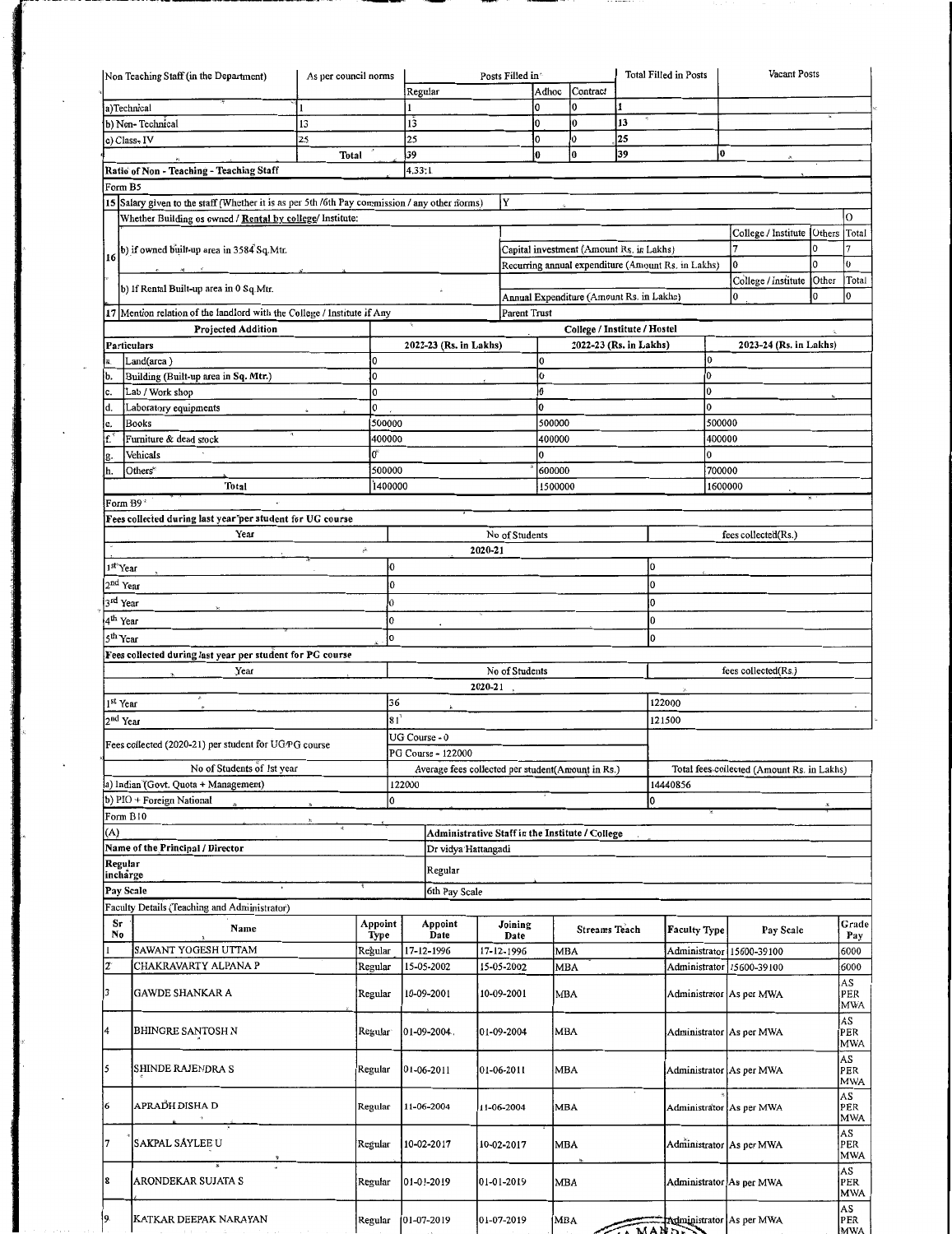| 10                          | RAVANE DINESH BAPU           | Regular | 01-10-2012        | 01-10-2012 | MBA             | Administrator As per MWA |                          | AS<br>PER<br>MWA                     |
|-----------------------------|------------------------------|---------|-------------------|------------|-----------------|--------------------------|--------------------------|--------------------------------------|
| п                           | BHOSALE JAGANNATH SHANKAR    | Regular | 01-01-2019        | 01-01-2019 | MBA             | Administrator As per MWA |                          | AS<br>PER<br>MWA                     |
| 12                          | GURAV KIRAN PARASHURAM       | Regular | 15-02-2018        | 15-02-2018 | <b>MBA</b>      | Administrator As per MWA |                          | AS<br>PER<br>MWA                     |
| 13                          | AEER KRISHNA RAJARAM         | Regular | 01-01-2013        | 01-01-2013 | MBA             | Administrator As per MWA |                          | AS<br>PER<br>MWA                     |
| 14                          | SAWANT MAHENDRA DATTARAM     | Regular | 07-09-2015        | 07-09-2015 | MBA             | Administrator As per MWA |                          | AS<br>PER<br>MWA                     |
| 15                          | THÏK MAHENDRA SURESH-        | Regular | $01 - 12 - 2016$  | 01-12-2016 | MBA             | Administrator As per MWA |                          | AS<br>PER<br><b>MWA</b>              |
| 16                          | KARAMBALE PRAFUL DILIP       | Regular | 01-04-2009        | 01-04-2009 | <b>MBA</b>      | Administrator As per MWA |                          | AS<br>PER<br>MWA                     |
| 17                          | <b>ĞAONKAR RAJESH KESHAV</b> | Regular | 09-09-1997        | 09-09-1997 | MBA             | Administrator As per MWA |                          | AS<br>PER<br><b>MWA</b>              |
| 18                          | KANERI RAMDAS BHAGWAN        | Regular | 01-04-2005        | 01-04-2005 | <b>MBA</b>      | Administrator As per MWA |                          | AS<br>PER<br><b>MWA</b>              |
| 19                          | PAWAR SACHIN SHANTARAM       | Regular | $01 - 10 - 2011$  | 01-10-2011 | MBA             | Administrator As per MWA |                          | AS<br>PER<br>MWA                     |
| 20                          | RAVNANG SACHIN RAMCHANDRA    | Regular | 01-12-2016        | 01-12-2016 | MBA             | Administrator As per MWA |                          | AS<br>PER<br>MWA                     |
| $\overline{21}$             | SOLANKI VIJAY BABU           | Regular | 01-04-2013        | 01-04-2013 | <b>MBA</b>      | Administrator As per MWA |                          | AS<br>PER<br>MWA                     |
| 22                          | <b>SHIRKE SUREKHA SURESH</b> | Regular | 01-02-2019        | 01-02-2019 | MBA             |                          | Administrator As per MWA | AS<br>PER<br>MWA                     |
| 23                          | PARMAR AKSHAY AMTHA          | Regular | 21-03-2016        | 21-03-2016 | MBA             |                          | Administrator As per MWA | AS<br>PER<br>MWA                     |
| 24                          | MAKWANA KISAN LAXMAN         | Regular | 01-10-2018        | 01-10-2018 | MBA             | Administrator As per MWA |                          | AS<br>PER<br>MWA                     |
| 25                          | SOLKAR MOTIRAM RAJARAM       | Regular | 01-01-2007        | 01-01-2007 | <b>MBA</b>      | Administrator As per MWA |                          | AS<br>PER<br>MWA                     |
| 26                          | PARAB PRAKASH DHONDI         | Regular | 25-04-2015        | 25-04-2015 | <b>MBA</b>      |                          | Administrator As per MWA | AS<br>PER<br><b>MWA</b>              |
| 27                          | SHINDE RAVINDRA SHANTARAM    | Regular | 01-02-2014        | 01-02-2014 | <b>MBA</b>      | Administrator As per MWA |                          | AS<br>PER<br>MWA                     |
| 28                          | CHAVAN SANDEEP MOTIRAM       | Regular | $01 - 12 - 2011$  | 01-12-2011 | <b>MBA</b>      | Administrator As per MWA |                          | AS<br>PER<br><b>MWA</b>              |
| $\boldsymbol{\kappa}$<br>29 | BHARTI SANTOSH SURYAKANT     | Regular | 01-08-2018        | 01-08-2018 | MBA             | Administrator As per MWA |                          | AS<br>PER<br>MWA                     |
| 30                          | DUPTE SUBHASH MOHAN          | Regular | 01-01-2018        | 01-01-2018 | <b>MBA</b>      | Administrator As per MWA |                          | AS<br>PER<br>MWA                     |
| 31                          | JADHAV SUBHASH GOVIND        | Regular | 14-07-2011        | 14-07-2011 | <b>MBA</b>      | Administrator As per MWA |                          | AS<br>PER<br><b>MWA</b>              |
| 32                          | CHIMBE SURESH BALARAM        | Regular | $ 01 - 04 - 2012$ | 01-04-2012 | MBA             | Administrator As per MWA |                          | AS <sup>.</sup><br>PER<br><b>MWA</b> |
| 33                          | MALGUNDKAR BIPEEN Y          | Regular | 14-07-2011        | 14-07-2011 | MBA             | Administrator As per MWA |                          | AS<br>PER<br><b>MWA</b>              |
| 34                          | MAKWANA PRAVIN NARAN         | Regular | 01-09-2016        | 01-09-2016 | <b>MBA</b>      | Administrator As per MWA |                          | AS<br>PER<br><b>MWA</b>              |
| 35                          | KAMBLE DINESH NATHURAM       | Regular | 02-05-2015        | 02-05-2015 | MBA             | Administrator As per MWA |                          | AS<br>PER<br><b>MWA</b>              |
| 36                          | KAMBLE RAJESH YÂSHWANT       | Regular | 02-04-2018        | 02-04-2018 | MBA             |                          | Administrator As per MWA | AS<br>PER<br>MWA                     |
| 37                          | PRABHULKAR RUPESH SHANTARAM  | Regular | 01-02-2016        | 01-02-2016 | MBA             |                          | Administrator As per MWA | AS<br>PER<br><b>MWA</b>              |
| 38                          | <b>BAMNE SAGAR JYOTIBA</b>   | Regular | 04-05-2019        | 04-05-2019 | MBA             |                          | Administrator As per MWA | AS<br>PER<br><b>MWA</b>              |
| 39                          | MAKWANA SHAILESH POONAM      | Regular | 01-01-2010        | 01-01-2010 | MBA             |                          | Administrator As per MWA | AS<br>PER<br><b>MWA</b>              |
| 40                          | KHAIRE SUNIL ASHOK           | Regular | 01-10-2011        | 01-10-2011 | MBA<br>THA MAND |                          | Administrator As per MWA | AS<br>PER                            |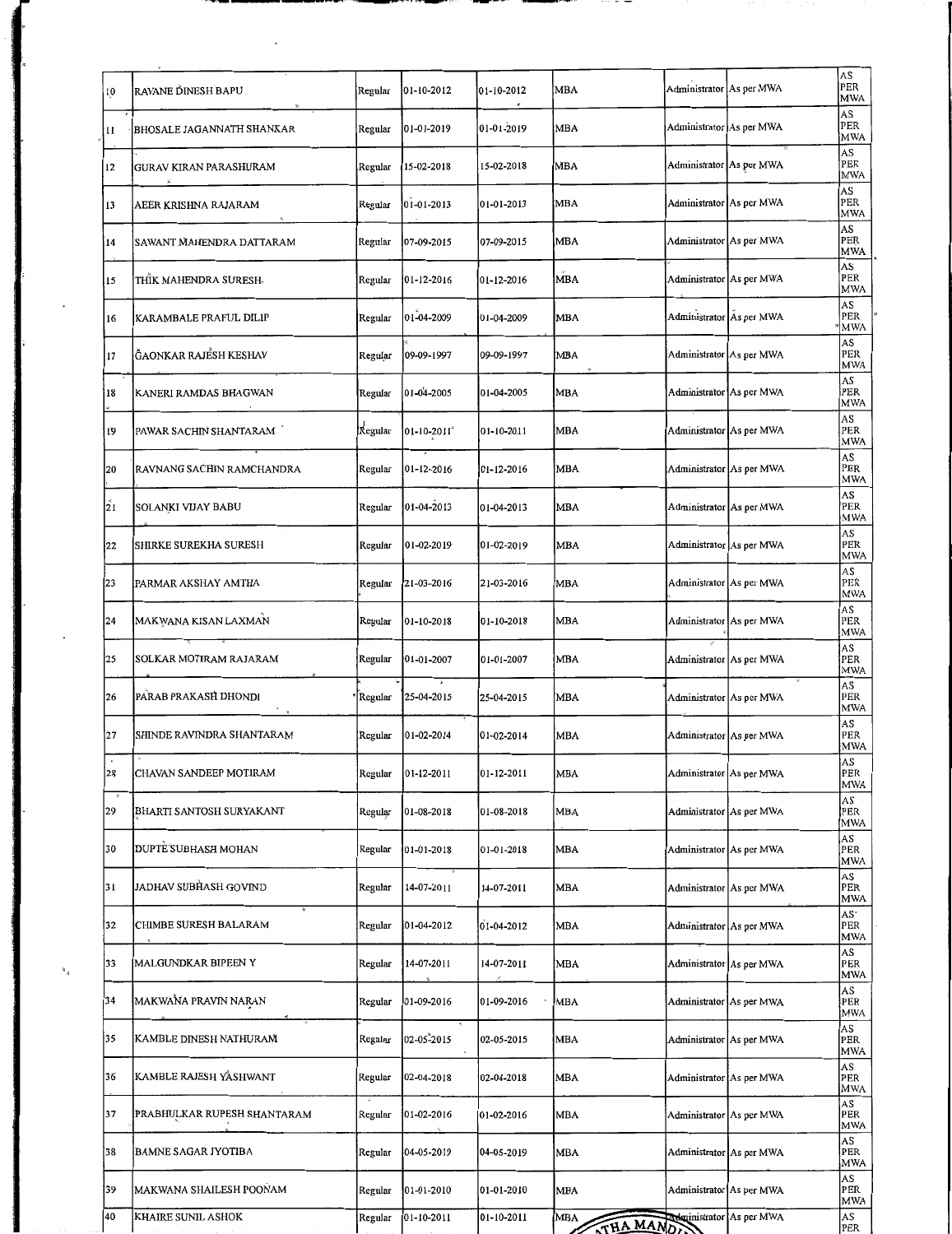| l41      | <b>GAWDE PRASAD RAMESH</b>                                                                                                                                                                                                                                                                                                                                                                                                                                                                                                                                                              | Regular            | 17-05-1999               | 17-05-1999               | <b>MBA</b>               |        | Administrator As per MWA |                             | <b>MWA</b><br>AS<br>PER |  |  |  |
|----------|-----------------------------------------------------------------------------------------------------------------------------------------------------------------------------------------------------------------------------------------------------------------------------------------------------------------------------------------------------------------------------------------------------------------------------------------------------------------------------------------------------------------------------------------------------------------------------------------|--------------------|--------------------------|--------------------------|--------------------------|--------|--------------------------|-----------------------------|-------------------------|--|--|--|
|          | ITHAPE SHASHIKANT ANKUSH                                                                                                                                                                                                                                                                                                                                                                                                                                                                                                                                                                | Regular            | 21-07-1997               | 21-07-1997               | MBA                      |        | Administrator As per MWA |                             | MWA<br>AS<br>PER        |  |  |  |
| 42<br>43 | AMBEKAR SHAILESH NARAYAN                                                                                                                                                                                                                                                                                                                                                                                                                                                                                                                                                                | Regular            | 16-11-1998               | 16-11-1998               | MBA                      |        | Administrator As per MWA |                             | <b>MWA</b><br>AS<br>PER |  |  |  |
| 44       | GOSIA KHUSHAL N                                                                                                                                                                                                                                                                                                                                                                                                                                                                                                                                                                         | Regular            | 26-08-2020               | 26-08-2020               | MBA                      |        | Administrator As per MWA |                             | MWA<br>AS<br>PER        |  |  |  |
|          |                                                                                                                                                                                                                                                                                                                                                                                                                                                                                                                                                                                         |                    |                          |                          | MBA                      |        |                          | Administrator   15600-39100 | MWA<br>6000             |  |  |  |
| 45       | KARIÅ SUPRIYA ASHISH                                                                                                                                                                                                                                                                                                                                                                                                                                                                                                                                                                    | Regular            | 15-03-2019               | 15-03-2019               |                          |        |                          |                             | AS                      |  |  |  |
| 46       | PAWASKAR SHARVARI SUBODH                                                                                                                                                                                                                                                                                                                                                                                                                                                                                                                                                                | Regular            | 01-04-2016               | 01-04-2016               | <b>MBA</b>               |        | Administrator As per MWA |                             | PER<br>MWA              |  |  |  |
| 47       | SAYED SHAKILA NAWABJAN                                                                                                                                                                                                                                                                                                                                                                                                                                                                                                                                                                  | Regular            | 15-09-2020               | 15-09-2020               | <b>MBA</b>               |        | Administrator As per MWA |                             | AS<br>PER<br><b>MWA</b> |  |  |  |
| 48       | JOSHI MAHENDRA MANOHAR                                                                                                                                                                                                                                                                                                                                                                                                                                                                                                                                                                  | Regular            | 11-01-2021               | 11-01-2021               | <b>MBA</b>               |        | Administrator As per MWA |                             | AS<br>PER<br>MWA        |  |  |  |
| 49       | HATTANGADI VIDYA PRAKASH                                                                                                                                                                                                                                                                                                                                                                                                                                                                                                                                                                | Regular            | 15-04-2019               | 15-04-2019               | <b>MBA</b>               |        | Teaching                 | 37000-67000                 | 10000                   |  |  |  |
| 50       | DARUWALLA FARRIDA P                                                                                                                                                                                                                                                                                                                                                                                                                                                                                                                                                                     | Regular            | 04-12-2020               | 04-12-2020               | <b>MBA</b>               |        | Teaching                 | 15600-39100                 | 6000                    |  |  |  |
| 51       | SHINDE GOVIND PANDURANGRAO                                                                                                                                                                                                                                                                                                                                                                                                                                                                                                                                                              | Regular            | 20-12-2018               | 20-12-2018               | MBA                      |        | Teaching                 | 37000-67000                 | 9000                    |  |  |  |
| 52       | SHENDGE RAJASHRI A                                                                                                                                                                                                                                                                                                                                                                                                                                                                                                                                                                      | Regular            | 01-06-2011               | 01-06-2011               | MBA                      |        | Teaching                 | 15600-39100                 | 6000                    |  |  |  |
| 53       | DATKHILE SANTOSH LAXMAN                                                                                                                                                                                                                                                                                                                                                                                                                                                                                                                                                                 | Regular            | 01-07-2013               | 01-07-2013               | MBA                      |        | Teaching                 | 15600-39100                 | 6000                    |  |  |  |
| 54       | GOUNDER CHITRA GUNSHEKHAR                                                                                                                                                                                                                                                                                                                                                                                                                                                                                                                                                               | Regular            | 08-07-2019               | 08-07-2019               | MBA                      |        | Teaching                 | 37000-67000                 | 10000                   |  |  |  |
| 55       | DIAS SONIA SHELDON                                                                                                                                                                                                                                                                                                                                                                                                                                                                                                                                                                      | Regular            | 01-07-2014               | 01-07-2014               | MBA                      |        | Teaching                 | 15600-39100                 | 6000<br>9000            |  |  |  |
| 56<br>57 | BARAI SANJAY MAHADEORAO<br>TIWARI VINAY HARISHCHANDRA                                                                                                                                                                                                                                                                                                                                                                                                                                                                                                                                   | Regular            | 15-04-2019<br>01-02-2019 | 15-04-2019<br>01-02-2019 | <b>MBA</b><br><b>MBA</b> |        | Teaching<br>Teaching     | 37000-67000<br>15600-39100  | 6000                    |  |  |  |
| 58       | NAIR RATHEESH SANKARNARAYANAN                                                                                                                                                                                                                                                                                                                                                                                                                                                                                                                                                           | Regular<br>Regular | 01-07-2020               | 01-07-2020               | <b>MBA</b>               |        | Teaching                 | 15600-39100                 | 6000                    |  |  |  |
| 59       | DOSHI AMRUTA GAURAV                                                                                                                                                                                                                                                                                                                                                                                                                                                                                                                                                                     | Regular            | 21-01-2019               | 21-01-2019               | <b>MBA</b>               |        | Teaching                 | 15600-39100                 | 6000                    |  |  |  |
| 60       | PARAB AJIT BHIKAJI                                                                                                                                                                                                                                                                                                                                                                                                                                                                                                                                                                      | Regular            | 02-07-2018               | 02-07-2018               | MBA                      |        | Teaching                 | 15600-39100                 | 6000                    |  |  |  |
| 61       | ٧ħ<br>MÉNEZES JESSICA LIZA                                                                                                                                                                                                                                                                                                                                                                                                                                                                                                                                                              | Regular            | 01-01-2018               | 01-01-2018               | <b>MBA</b>               |        | Teaching                 | 15600-39100                 | 6000                    |  |  |  |
| (c)      | Student - Teacher Ratio (Total no. students & total no. of staff in the college)                                                                                                                                                                                                                                                                                                                                                                                                                                                                                                        |                    |                          |                          |                          |        |                          |                             |                         |  |  |  |
|          |                                                                                                                                                                                                                                                                                                                                                                                                                                                                                                                                                                                         |                    |                          |                          |                          | Ratio  |                          |                             |                         |  |  |  |
|          | Regular approved staff                                                                                                                                                                                                                                                                                                                                                                                                                                                                                                                                                                  |                    |                          |                          |                          | 9      |                          |                             |                         |  |  |  |
|          | Regular + Contract + Adhoc                                                                                                                                                                                                                                                                                                                                                                                                                                                                                                                                                              |                    |                          |                          |                          | 9      |                          |                             |                         |  |  |  |
| (d)      | Ratio of Non-Teaching - Teaching Staff -                                                                                                                                                                                                                                                                                                                                                                                                                                                                                                                                                |                    |                          |                          |                          |        |                          |                             |                         |  |  |  |
|          |                                                                                                                                                                                                                                                                                                                                                                                                                                                                                                                                                                                         |                    |                          |                          |                          | Ratio  | As per Council Norms     |                             |                         |  |  |  |
|          | Inclusive of administrative, ministerial,<br>Teachnical & other unskilled & semi skilled staff                                                                                                                                                                                                                                                                                                                                                                                                                                                                                          |                    |                          |                          |                          | 4.33:1 | Not Specif               |                             |                         |  |  |  |
|          |                                                                                                                                                                                                                                                                                                                                                                                                                                                                                                                                                                                         |                    |                          | <b>VERIFICATION</b>      |                          |        |                          |                             |                         |  |  |  |
|          | (The person signing the Verification clause must satisfy himself / herself about correctness of the information before affixing his / her signature)<br>$\frac{1}{1}$ , $\frac{1}{1}$ , $\frac{1}{1}$ , $\frac{1}{1}$ , $\frac{1}{1}$ (full name in block letters), son/daughter of $\frac{1}{1}$ or $\frac{1}{1}$ $\frac{1}{1}$ solemnly solemnly declare that is the best of my knowledge, the information given in thi<br>in my capacity as $\frac{6}{2}$ $\frac{1}{2}$ $\frac{1}{2}$ and I am also authorised in terms of section 2(I) of the Act to submit the same and verify it. |                    |                          |                          |                          |        |                          |                             |                         |  |  |  |
| Date     |                                                                                                                                                                                                                                                                                                                                                                                                                                                                                                                                                                                         |                    |                          |                          |                          |        |                          |                             |                         |  |  |  |
| Place    |                                                                                                                                                                                                                                                                                                                                                                                                                                                                                                                                                                                         |                    |                          |                          |                          |        |                          |                             |                         |  |  |  |
|          |                                                                                                                                                                                                                                                                                                                                                                                                                                                                                                                                                                                         |                    |                          |                          |                          |        |                          |                             |                         |  |  |  |
|          | Signature and Seal of person authorised in terms of section 2 (I) of the Act with Code No.                                                                                                                                                                                                                                                                                                                                                                                                                                                                                              |                    |                          |                          |                          |        |                          |                             |                         |  |  |  |
|          |                                                                                                                                                                                                                                                                                                                                                                                                                                                                                                                                                                                         |                    |                          |                          |                          |        |                          |                             |                         |  |  |  |
|          | НА МАЛ<br>BGIMS                                                                                                                                                                                                                                                                                                                                                                                                                                                                                                                                                                         |                    |                          |                          |                          |        |                          |                             |                         |  |  |  |
|          |                                                                                                                                                                                                                                                                                                                                                                                                                                                                                                                                                                                         |                    |                          |                          |                          |        |                          |                             |                         |  |  |  |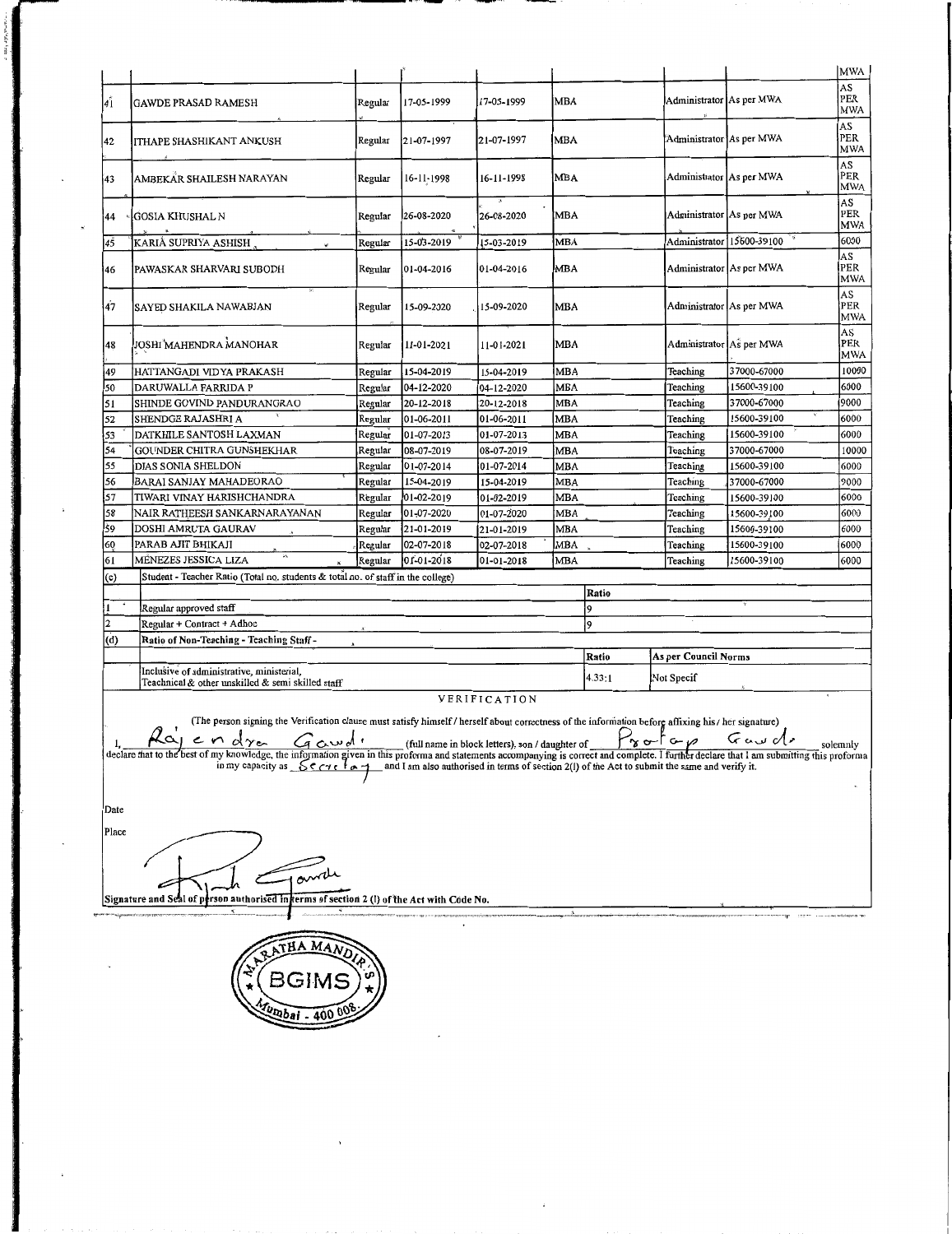|             | FORM-C Central Library Facility                      |                                                                                        |       |  |  |  |  |  |  |  |  |  |
|-------------|------------------------------------------------------|----------------------------------------------------------------------------------------|-------|--|--|--|--|--|--|--|--|--|
|             | Total No'of student in the institute                 | 104                                                                                    |       |  |  |  |  |  |  |  |  |  |
|             | Reading hall capacity                                | $\infty$<br>180                                                                        |       |  |  |  |  |  |  |  |  |  |
|             | Total carpet Area Sq.Mtr.                            | 258                                                                                    |       |  |  |  |  |  |  |  |  |  |
| $ a\rangle$ | No. of Titles                                        | 4159                                                                                   |       |  |  |  |  |  |  |  |  |  |
| $b$         | No. of Books                                         | f1426                                                                                  |       |  |  |  |  |  |  |  |  |  |
| c)          | No. of National Journals                             | 17                                                                                     |       |  |  |  |  |  |  |  |  |  |
| ld۲         | No. of International Journals                        |                                                                                        |       |  |  |  |  |  |  |  |  |  |
| e)          | Non-Teaching Journals                                | İ2                                                                                     |       |  |  |  |  |  |  |  |  |  |
|             | <b>Total Cost of</b>                                 |                                                                                        |       |  |  |  |  |  |  |  |  |  |
| h)          | a) Books                                             | 34                                                                                     | Lakhs |  |  |  |  |  |  |  |  |  |
|             | b) Subscription for Journal                          | 12                                                                                     | Lakhs |  |  |  |  |  |  |  |  |  |
| $\ket{g}$   | Cost of Furniture                                    | 10.05                                                                                  | Lakhs |  |  |  |  |  |  |  |  |  |
| $ h\rangle$ | Whether Xerox facility is available                  | Y                                                                                      |       |  |  |  |  |  |  |  |  |  |
| i)          | Whether Internet facility is available               | Y                                                                                      |       |  |  |  |  |  |  |  |  |  |
|             |                                                      | <b>Band Width</b>                                                                      | 50    |  |  |  |  |  |  |  |  |  |
|             |                                                      | PIII                                                                                   | l0    |  |  |  |  |  |  |  |  |  |
| li)         | No. of Computer available in the Library             | PIV                                                                                    | l0    |  |  |  |  |  |  |  |  |  |
|             |                                                      | lpv                                                                                    | 10    |  |  |  |  |  |  |  |  |  |
| k)          | Whether multimedia facility is available             | Y                                                                                      |       |  |  |  |  |  |  |  |  |  |
| I)          | Whether digitization of library is done              | Y                                                                                      |       |  |  |  |  |  |  |  |  |  |
| $ m\rangle$ | Any other amenities provided to students in library. | Institutional Membership of AIMS; AIMA, BMA, BCCI, IMC, Subscription of J Gate & Ebsco |       |  |  |  |  |  |  |  |  |  |
| Date        |                                                      |                                                                                        |       |  |  |  |  |  |  |  |  |  |
| Place       |                                                      |                                                                                        |       |  |  |  |  |  |  |  |  |  |
|             |                                                      |                                                                                        |       |  |  |  |  |  |  |  |  |  |
|             | $A$ and                                              |                                                                                        |       |  |  |  |  |  |  |  |  |  |

MAND BG Mumbai

Signature and Seal of person authorised in terms of section 2 (I) of the Act with Code No.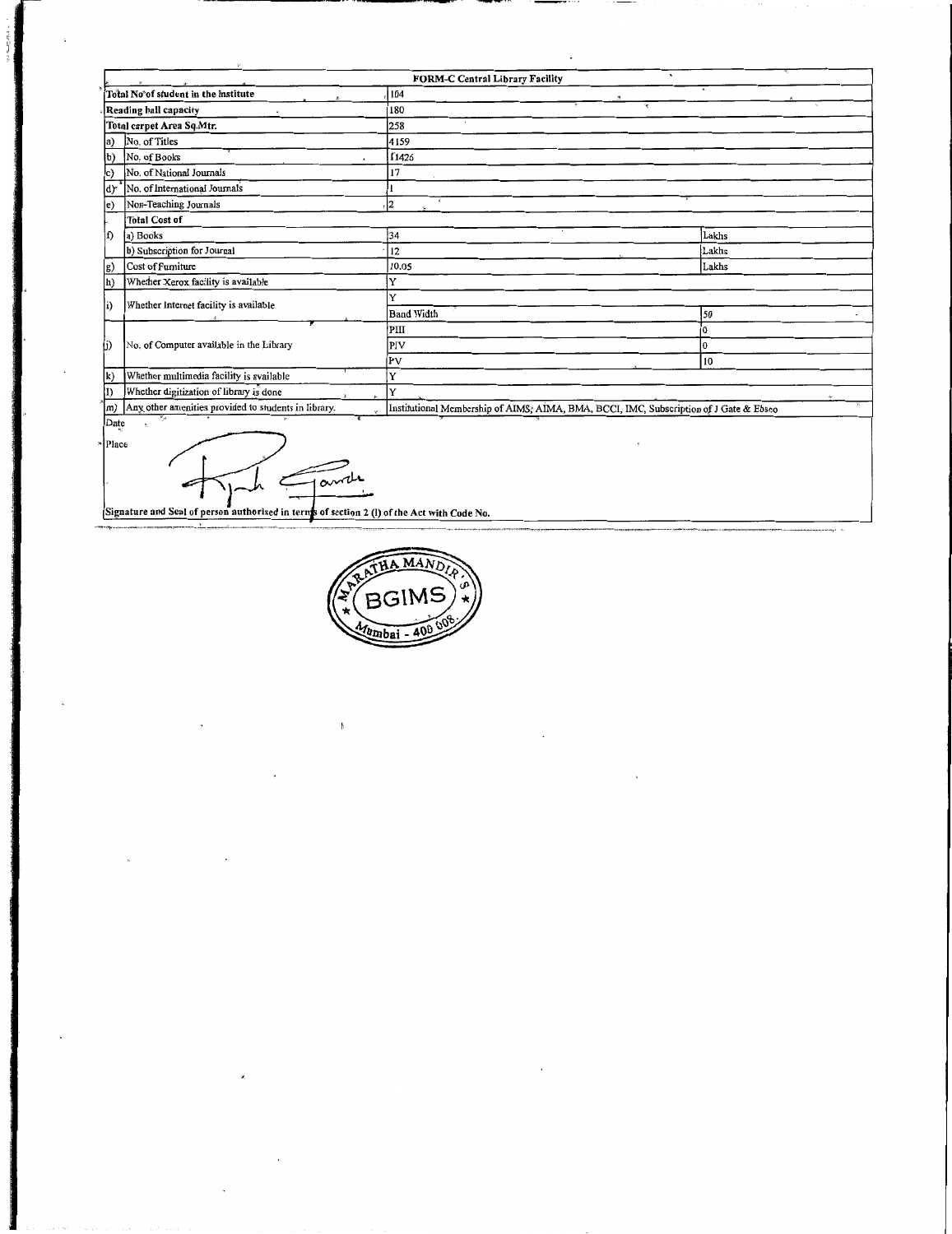|       | FORM-D Information of Central Computing Facilities in the Institute               |   |            |            |  |  |  |  |  |  |  |  |
|-------|-----------------------------------------------------------------------------------|---|------------|------------|--|--|--|--|--|--|--|--|
|       | Whether the central computing facility is available                               |   |            | Y          |  |  |  |  |  |  |  |  |
|       | Number of PIII or equivalent and above PC available                               |   |            |            |  |  |  |  |  |  |  |  |
| 3     | Whether legal licenses of System & Application Software available?                |   |            | v          |  |  |  |  |  |  |  |  |
| 4     | Number of System Software's available                                             |   |            |            |  |  |  |  |  |  |  |  |
| 5     | Number of Applications Software's available                                       |   |            | 27         |  |  |  |  |  |  |  |  |
| 6     | Number of Printers available (Type: DMP/ DeskJet /LaserJet)                       |   |            |            |  |  |  |  |  |  |  |  |
|       | Number of Scaners available                                                       |   |            |            |  |  |  |  |  |  |  |  |
| 8     | Total cost of the printers and scanners                                           |   |            | 89770      |  |  |  |  |  |  |  |  |
| l9    | Whether the Generator / UPS back-up available(back-up period and capacity in KVA) |   |            |            |  |  |  |  |  |  |  |  |
| 10    | Whether the Campus is Networked.                                                  |   |            | v          |  |  |  |  |  |  |  |  |
| 11    | Whether the Laboratories are Networked through LAN                                |   |            |            |  |  |  |  |  |  |  |  |
| ì2    | Whether is internet connection is available                                       |   |            |            |  |  |  |  |  |  |  |  |
| 13    | If yes specify type Dialup/ISDN/DSL/Leased Line/ any other<br>$\mathbf{a}$        |   |            |            |  |  |  |  |  |  |  |  |
| 14    | Specify Bandwidth available.                                                      |   |            | 50         |  |  |  |  |  |  |  |  |
| 15    | Specify, compression ratio                                                        |   |            |            |  |  |  |  |  |  |  |  |
| 16    | Cost of Hardware in Computer Center<br>$\cdot$                                    |   | Rs. Lakhs  | 5809926    |  |  |  |  |  |  |  |  |
| 17    | Cost of Software in Computer Center                                               |   | Rs. Lakhs. | 1789134    |  |  |  |  |  |  |  |  |
| 18    | Cost of Furniture in Computer Center                                              |   | Rs. Lakhs  | 400000     |  |  |  |  |  |  |  |  |
| 19    | Annual fee of the Internet Services in                                            |   | Rs. Lakhs  | 228920     |  |  |  |  |  |  |  |  |
|       | Staff in Computer Center                                                          |   | Number     | Pay Scale  |  |  |  |  |  |  |  |  |
|       | System Manager                                                                    | N | 0          |            |  |  |  |  |  |  |  |  |
|       | System Analyst<br>2 <sub>2</sub>                                                  | Y |            | As per MWA |  |  |  |  |  |  |  |  |
| 120   | 3. Computer Programmer                                                            | N | O          |            |  |  |  |  |  |  |  |  |
|       | 4. Computer Operator                                                              | N |            |            |  |  |  |  |  |  |  |  |
|       | 5. Non - Teaching Staff                                                           | N |            |            |  |  |  |  |  |  |  |  |
|       | 6. Maintenance Staff                                                              |   | As per MWA |            |  |  |  |  |  |  |  |  |
| Date  |                                                                                   |   |            |            |  |  |  |  |  |  |  |  |
| Place |                                                                                   |   |            |            |  |  |  |  |  |  |  |  |

 $\mathbf{r}$ 

--

Fande 9 Z レ Signature and Seal of person authorised in terms of section 2 (l) of the Act with Code No.

 $\mathbb{R}^k$ 

 $\tilde{z}$ 

Sen Stelle Montrea

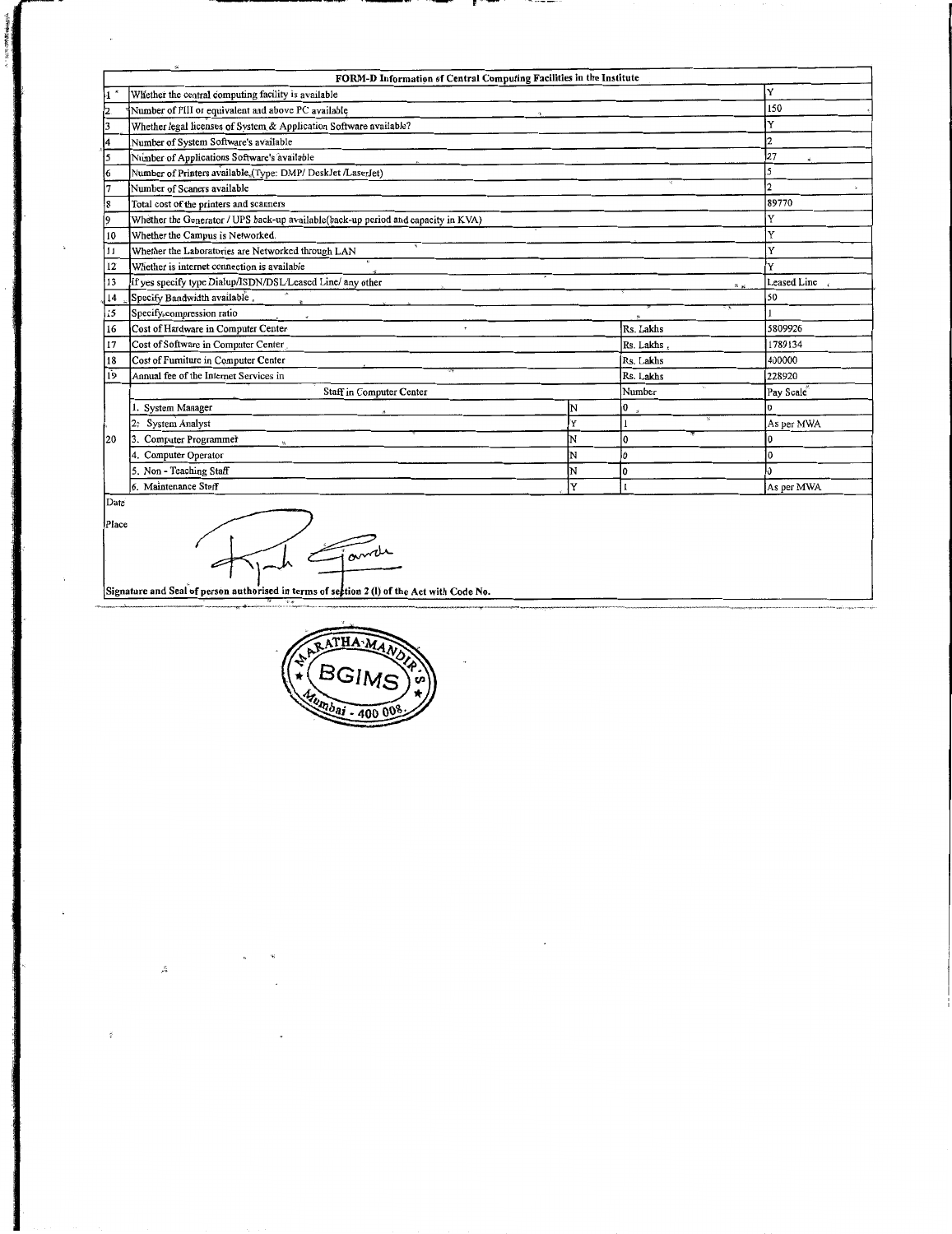|                             | $\mathbf{q}_i$<br><b>FORM-E</b> |                                                                            |                  |  |  |  |  |  |  |  |  |
|-----------------------------|---------------------------------|----------------------------------------------------------------------------|------------------|--|--|--|--|--|--|--|--|
| (A)                         |                                 | Details of Teaching and Non Teaching staff for the Accounting Year 2020-21 |                  |  |  |  |  |  |  |  |  |
| Sr No                       | Particular                      | Actual requirement of Staff as per respective Council norms                | Actual appointed |  |  |  |  |  |  |  |  |
|                             | $\mathcal{R}$<br>PROFESSOR.     |                                                                            |                  |  |  |  |  |  |  |  |  |
| 2                           | <b>ASSOCIATE PROFESSOR</b>      | <b>12.5</b>                                                                |                  |  |  |  |  |  |  |  |  |
| 3<br>$\boldsymbol{\lambda}$ | <b>DIRECTOR</b>                 |                                                                            |                  |  |  |  |  |  |  |  |  |
| 4                           | ASSISTANT PROFESSOR             | ×.<br>$10^{7}_{4}$                                                         | Q                |  |  |  |  |  |  |  |  |
| 5                           | LIBRARIAN                       |                                                                            |                  |  |  |  |  |  |  |  |  |
| 6                           | <b>ACCOUNTANT</b>               | $\overline{c}$                                                             |                  |  |  |  |  |  |  |  |  |
| 7                           | <b>REGISTRAR</b>                |                                                                            |                  |  |  |  |  |  |  |  |  |
| 8                           | SUPERINTENDENT                  | $\mu$ .                                                                    |                  |  |  |  |  |  |  |  |  |
| 9                           | <b>RECEPTIONIST</b>             |                                                                            |                  |  |  |  |  |  |  |  |  |
| 10                          | <b>LAB ASSISTANT</b>            |                                                                            |                  |  |  |  |  |  |  |  |  |
| 11                          | OFFICE CLERK                    | Ň.<br>6                                                                    | 6                |  |  |  |  |  |  |  |  |
| 12                          | PLACEMENT OFFICER               |                                                                            |                  |  |  |  |  |  |  |  |  |
| 13                          | <b>CARETAKER</b>                |                                                                            |                  |  |  |  |  |  |  |  |  |
| 14                          | <b>ELECTRICIAN</b>              |                                                                            |                  |  |  |  |  |  |  |  |  |
| 15                          | PEON                            | 14                                                                         | 14               |  |  |  |  |  |  |  |  |
| 16                          | ×<br><b>SWEEPER</b>             |                                                                            |                  |  |  |  |  |  |  |  |  |
| 17                          | SECURITY GUARD                  |                                                                            |                  |  |  |  |  |  |  |  |  |
| Total                       |                                 | $\infty$<br>60                                                             | 58               |  |  |  |  |  |  |  |  |
| Date                        |                                 |                                                                            |                  |  |  |  |  |  |  |  |  |
| Place                       |                                 |                                                                            |                  |  |  |  |  |  |  |  |  |

HA MAN BGI  $w$ baj - 400

Ω Sighature and Seal of person authorised in terms of section 2 (l) of the Act with Code No.

J,

V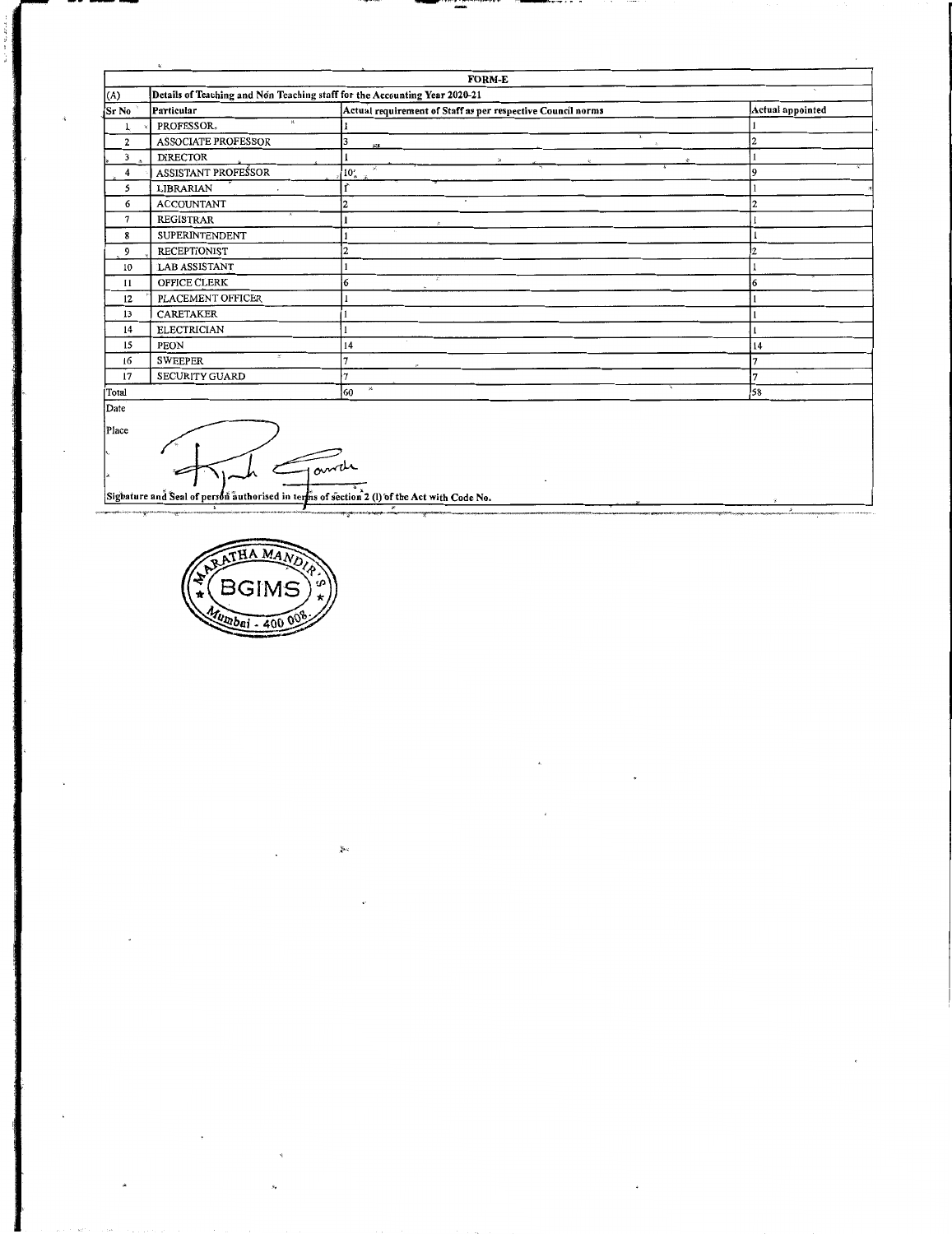### **FEES REGULATING AUTHORITY- 2022-23, Mumbai**

 $\ddot{\phantom{a}}$ 

 $\cdot$ 

305, Govt. Polytechnic Building, Ali Yawar Jung Marg, Bandra (E), Mwnbai- 400 051 (M.S.), INDIA

 $\cdot$  . The contract of the contract of the contract of the contract of  $\cdot$ 

 $\ddot{\phantom{1}}$ 

 $\tilde{\mathcal{J}}_g$ 



| Online Fee Approval Proposal for Academic Year 2022-23<br>MB3113 - Maratha Mandir's Babasaheb Gawde Institute of Management Studies, Mumbai<br>Name of the College Institute |                                                                        |  |  |  |
|------------------------------------------------------------------------------------------------------------------------------------------------------------------------------|------------------------------------------------------------------------|--|--|--|
|                                                                                                                                                                              |                                                                        |  |  |  |
| Address                                                                                                                                                                      | 2nd Floor, Maratha Mandir Annexe, Dr. A. B. Nair Road, Mumbai Central. |  |  |  |
|                                                                                                                                                                              |                                                                        |  |  |  |

| To,            | The Hon'ble Chairman.<br>Fees Regulating Authority,<br>Maharashtra State,<br>Mumbai - 400 051            |                     |                                      |             |                                 |                                            |                |
|----------------|----------------------------------------------------------------------------------------------------------|---------------------|--------------------------------------|-------------|---------------------------------|--------------------------------------------|----------------|
| Income Details | $\omega^{\mathcal{K}}$<br>$\mathbf{M}$                                                                   |                     | ×.                                   |             |                                 |                                            |                |
|                | $\overline{a}$<br>$\cdot$                                                                                |                     | $\kappa$                             |             | Segmental bifurcation of Income |                                            |                |
| Sr.<br>No      | Income Head                                                                                              | <b>Total Income</b> | <b>MBA</b>                           | Non FRA     | Hostel                          | Hospital                                   | Trust          |
|                | <b>FEES COLLECTED</b>                                                                                    | 14440856            | 14440856                             | Q           | $\bf{0}$                        | $\mathbf{0}$                               | 0              |
| 2              | Ŧ<br><b>BANK INTEREST (FD)</b><br>$\overline{\phantom{a}}$                                               | 2635184             | 2635184                              | $\mathbf 0$ | $\mathbf 0$                     | $\bf{0}$                                   | $\bf{0}$       |
| 3              | <b>BANK INTEREST (SAVING)</b>                                                                            | 102550              | 102550                               | $\bf{0}$    | $\bf{0}$                        | $\bf{0}$                                   | $\bf{0}$       |
| $\mathbf{q}_i$ | <b>Total Income!</b>                                                                                     | 17178590            | 17178590                             | $\bf{0}$    | $\bf{0}$                        | $\bf{0}$                                   | 0              |
|                | Income Conversion Details                                                                                |                     |                                      |             |                                 |                                            |                |
|                |                                                                                                          |                     |                                      |             |                                 | Segmental bifurcation of Income Conversion |                |
| Sr.<br>No.     | Income Head                                                                                              | <b>Total Income</b> | <b>MBA</b>                           | Non FRA     | Hostel                          | Hospital                                   | Trust          |
| 1              | <b>TUITION FEES</b>                                                                                      | 12901688            | Total<br>12901688<br>Deductible<br>0 | $\mathbf 0$ | $\mathbf 0$                     | $\mathbf{0}$                               | 0              |
| $\overline{2}$ | DEVELOPMENT FEES.                                                                                        | 1539168             | Total<br>1539168<br>Deductible<br>n. | 0           | 0                               | $\bf{0}$                                   | 0              |
| 3              | <b>BANK INTEREST INCOME</b>                                                                              | 102550              | Total<br>102550<br>Deductible<br>10  | 0           | 0                               | 0                                          | 0              |
| 4              | $\overline{\mathbf{x}}$<br>$\mathbb{R}^{\mathbb{N}^{\mathbb{N}^{\mathbb{N}}}}$<br><b>INTEREST ON FDR</b> | 2635184             | Total-<br>2635184<br>Deductible<br>0 | $\mathbf 0$ | 0                               | $\mathbf{0}$                               | 0              |
|                | Total Income 17178590                                                                                    |                     | 17178590                             | 0           | $\mathbf{0}$                    | $\mathbf{0}$                               | $\mathbf{0}$ . |
|                | Total Deductible Income <sup>10</sup>                                                                    |                     | $\bf{0}$                             |             |                                 |                                            |                |

| <b>Expenses Details</b> |                                                         |                      |                                  |             |              |              |              |  |  |  |  |
|-------------------------|---------------------------------------------------------|----------------------|----------------------------------|-------------|--------------|--------------|--------------|--|--|--|--|
|                         | $\star$                                                 |                      | Segmental bifurcation of Expense |             |              |              |              |  |  |  |  |
| Sr.<br>No               | $^{+11}$<br><b>Expense Head</b>                         | <b>Total Expense</b> | <b>MBA</b>                       | Non FRA     | Hostel       | Hospital     | Trust        |  |  |  |  |
| 1                       | <b>ADVERTISEMENT</b>                                    | 795675               | 795675                           | $\bf{0}$    | $\bf{0}$     | $\mathbf 0$  | $\mathbf 0$  |  |  |  |  |
| 2                       | <b>AFFILIATION / AICTE FEE</b>                          | 448000               | 448000                           | $\bf{0}$    | $\bf{0}$     | 0            | $\mathbf 0$  |  |  |  |  |
| 3                       | <b>AUDIT FEE</b>                                        | 332600               | 332600                           | 0           | $\bf{0}$     | 0            | $\mathbf 0$  |  |  |  |  |
| 4                       | <b>BANK CHARGES</b>                                     | 2335                 | 2335                             | 0           | $\bf{0}$     | $\Omega$     | 0            |  |  |  |  |
| 5                       | <b>DEPRECIATION</b><br>$\mathbf{\hat{a}}$               | 485858               | 485858                           | 0           | 0            | $\mathbf 0$  | 0            |  |  |  |  |
| 6                       | FEE CONCESSION                                          | 492475               | 492475                           | 0           | $\bf{0}$     | 0            | $\Omega$     |  |  |  |  |
| 7                       | <b>GRATUITY</b>                                         | 536300               | 536300                           | 0           | $\bf{0}$     | $\theta$     | $\bf{0}$     |  |  |  |  |
| 8                       | <b>INSURANCE</b>                                        | 440736               | 440736                           | 0           | $\bf{0}$     | $\Omega$     | 0            |  |  |  |  |
| 9                       | $\overline{\phantom{a}}$<br><b>INTERNET</b>             | 271400               | 271400                           | 0           | $\bf{0}$     | 0            | $\mathbf 0$  |  |  |  |  |
| 10                      | JOURNALS & PERIODICALS                                  | 249336<br>x.         | 249336                           | $\bf{0}$    | $\bf{0}$     | $\mathbf 0$  | $\mathbf 0$  |  |  |  |  |
| 11                      | LEAVE ENCASHMENT                                        | 96435                | 96435                            | $\mathbf 0$ | 0            | 0            | $\bf{0}$     |  |  |  |  |
| 12                      | <b>MEDICAL</b>                                          | 706                  | 706                              | 0           | $\mathbf 0$  | $\mathbf 0$  | $\bf{0}$     |  |  |  |  |
| 13                      | $\overline{h}$ is<br><b>POSTAGE &amp; COURIER</b><br>ð. | 1333                 | 1333                             | $\bf{0}$    | $\mathbf{0}$ | $^{\circ}$ 0 | $\mathbf 0$  |  |  |  |  |
| 14                      | POWER & FUEL                                            | 481828               | 481828                           | 0           | $\mathbf 0$  | $\bf{0}$     | $\mathbf{0}$ |  |  |  |  |
| I <sub>5</sub>          | PRINTING & STATIONERY                                   | 130796               | 130796                           | $\bf{0}$    | $\bf{0}$     | $\bf{0}$     | $\bf{0}$     |  |  |  |  |
| 16                      | PROCESSING FEE                                          | 34400                | 34400                            | $\bf{0}$    | $\bf{0}$     | $\mathbf{0}$ | $\bf{0}$     |  |  |  |  |
| 17                      | PROFESSIONAL FEE                                        | 612489               | 612489                           | 0           | $\mathbf 0$  | $\mathbf 0$  | $\bf{0}$     |  |  |  |  |
| 18                      | PROPERTY TAX                                            | 1009643              | 1009643                          | 0           | $\bf{0}$     | $\bf{0}$     | $\bf{0}$     |  |  |  |  |
| 19                      | REPAIRS & MAINTENANCE                                   | 1044912              | 1044912                          | $\bf{0}$    | $\mathbf 0$  | $\bf{0}$     | $\bf{0}$     |  |  |  |  |
| 20.                     | SALARY                                                  | 13482826             | 13482826                         | $\bf{0}$    | $\bf{0}$     | 0            | $\mathbf 0$  |  |  |  |  |
| 21                      | <b>STAFF WELFARE</b>                                    | 7989                 | 7989                             | 0           | $\bf{0}$     | $\mathbf 0$  | $\bf{0}$     |  |  |  |  |
| 22                      | STUDENT ACTIVITY                                        | 146735               | 146735                           | 0           | $\bf{0}$     | 0            | $\mathbf 0$  |  |  |  |  |
| 23                      | <b>TELEPHONE</b>                                        | 130573               | 130573                           | 0           | $\bf{0}$     | $\bf{0}$     | $\bf{0}$     |  |  |  |  |
| 24                      | ANTHA MANDIA<br>TRAVELLING & CONVEYANCE                 | 13531                | 13531                            | $\bf{0}$    | 0            | $\bf{0}$     | $\bf{0}$     |  |  |  |  |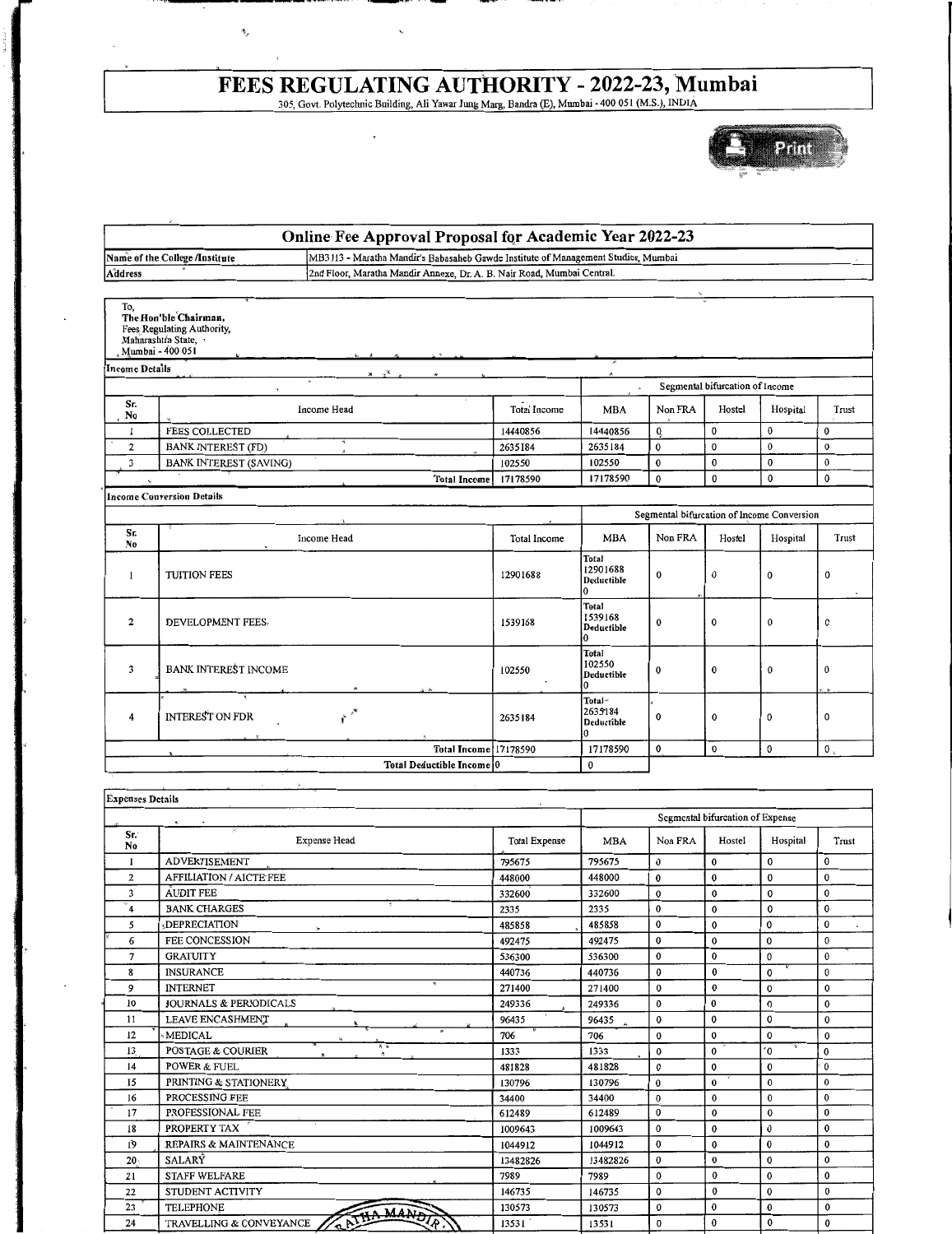| ጎኛ<br>سه | VISITING FACULTY      | 78000    | 78000    |  |      |  |
|----------|-----------------------|----------|----------|--|------|--|
| 26       | <b>WATER CHARGES</b>  | 55617    | 55617    |  |      |  |
|          | <b>Total Expenses</b> | 21382528 | 21382528 |  | ____ |  |

minji

 $\ddot{\phantom{a}}$ 

. .

| <b>26.24 Britten</b><br>$96.8 - 46.$<br>$\sim$ $\omega$                                       | ₩.                                                 |          |                                                                                                          |          |             |          |          |  |  |  |  |
|-----------------------------------------------------------------------------------------------|----------------------------------------------------|----------|----------------------------------------------------------------------------------------------------------|----------|-------------|----------|----------|--|--|--|--|
| <b>Expenses Conversion Details</b><br>Segmental bifurcation of Expenses                       |                                                    |          |                                                                                                          |          |             |          |          |  |  |  |  |
|                                                                                               |                                                    | Total    |                                                                                                          | Non FRA  |             |          |          |  |  |  |  |
| Main Head                                                                                     | Sub Head                                           | Expenses | <b>MBA</b>                                                                                               | Courses  | Hostel      | Hospital | Trust    |  |  |  |  |
| Salary - Teaching Staff                                                                       | Pay<br>橐                                           | 5174240  | <b>Total</b><br>5174240<br>Paid<br>5174240<br>Provision for<br>Unpaid<br>Claimed<br>5174240              | 10       | 10          | 0        | 0        |  |  |  |  |
| Salary - Teaching Staff                                                                       | Colleges Contribution to PF                        | 128867   | <b>Total</b><br>128867<br>Paid<br>128867<br>Provision for<br>Unpaid<br>0<br>Claimed<br>128867            | 10       | 0           | 10       | 10       |  |  |  |  |
| Salary - Teaching Staff                                                                       | Admin Charges PF                                   | 6988     | Total<br>6988<br>Paid<br>6988<br>Provision for<br>Unpaid<br>10<br>Claimed<br>6988                        | ۱O       | i0          | O        | 0        |  |  |  |  |
| Salary - Teaching Staff.                                                                      | à,<br>$\hat{\pi}_\lambda$<br>Leave Encashment<br>ş | 53575    | Total<br>53575<br>Paid<br>53575<br>Provision for<br>Unpaid<br>10<br>Claimed<br>53575                     |          | $\mathbf 0$ | 10       | o        |  |  |  |  |
| Salary - Teaching Staff                                                                       | Gratuity provision                                 | 214520   | Total<br>214520<br>Paid<br>0<br>Provision for<br>Unpaid<br>214520<br>Claimed<br>214520                   | ١O       | 10          | ł0       | 0        |  |  |  |  |
| Salary - Teaching Staff                                                                       | teaching staff insurance                           | 147637   | Total<br>147637<br>Paid<br>184547147637<br>Provision for<br>Unpaid<br>0<br>Claimed<br>147637             | I0       | l0          | l0       | $\bf{0}$ |  |  |  |  |
| Salary of Non-Teaching Staff -<br>Regular/Adhoc                                               | Pay                                                | 7989517  | Total<br> 7989517<br>Paid<br>7989517<br>Provision for<br>Unpaid<br>10<br>Claimed <sub>*</sub>            | 10       | l0          | 0        | 10       |  |  |  |  |
| Salary of Non-Teaching Staff -<br>Regular/Adhoc                                               | Colleges Contribution to PF                        | 173138   | 7989517<br>Total<br>173138<br>Paid<br>173138<br>Provision for<br>Unpaid<br>$\mathbf 0$ .                 |          | 0           | IО       | 10       |  |  |  |  |
| Salary of Non-Teaching Staff-<br>Regular/Adhoc                                                | Admin Charges PF                                   | 10076    | Claimed<br>173138<br>Total<br>10076<br>Paid<br>10076<br>Provision for<br>Unpaid<br>0<br>Claimed<br>10076 | $\bf{0}$ | $\bf{0}$    | Iθ       | ١o       |  |  |  |  |
| Salary of Non-Teaching Staff -<br>Regular/Adhoc<br>¥.<br>$\mu$ $\mathbf{\check{e}}_{\vec{k}}$ | Leave Encashment                                   | 42860    | Total<br>42860<br>Paid<br>42860<br>Provision for<br>Unpaid<br>10<br>Claimed<br>42860                     | 0        | 0           | O        | 0        |  |  |  |  |
| Salary of Non-Teaching Staff -                                                                | Gratuity provision                                 | 321780   | Total<br>321780                                                                                          | lo       | o           | lо       | lо       |  |  |  |  |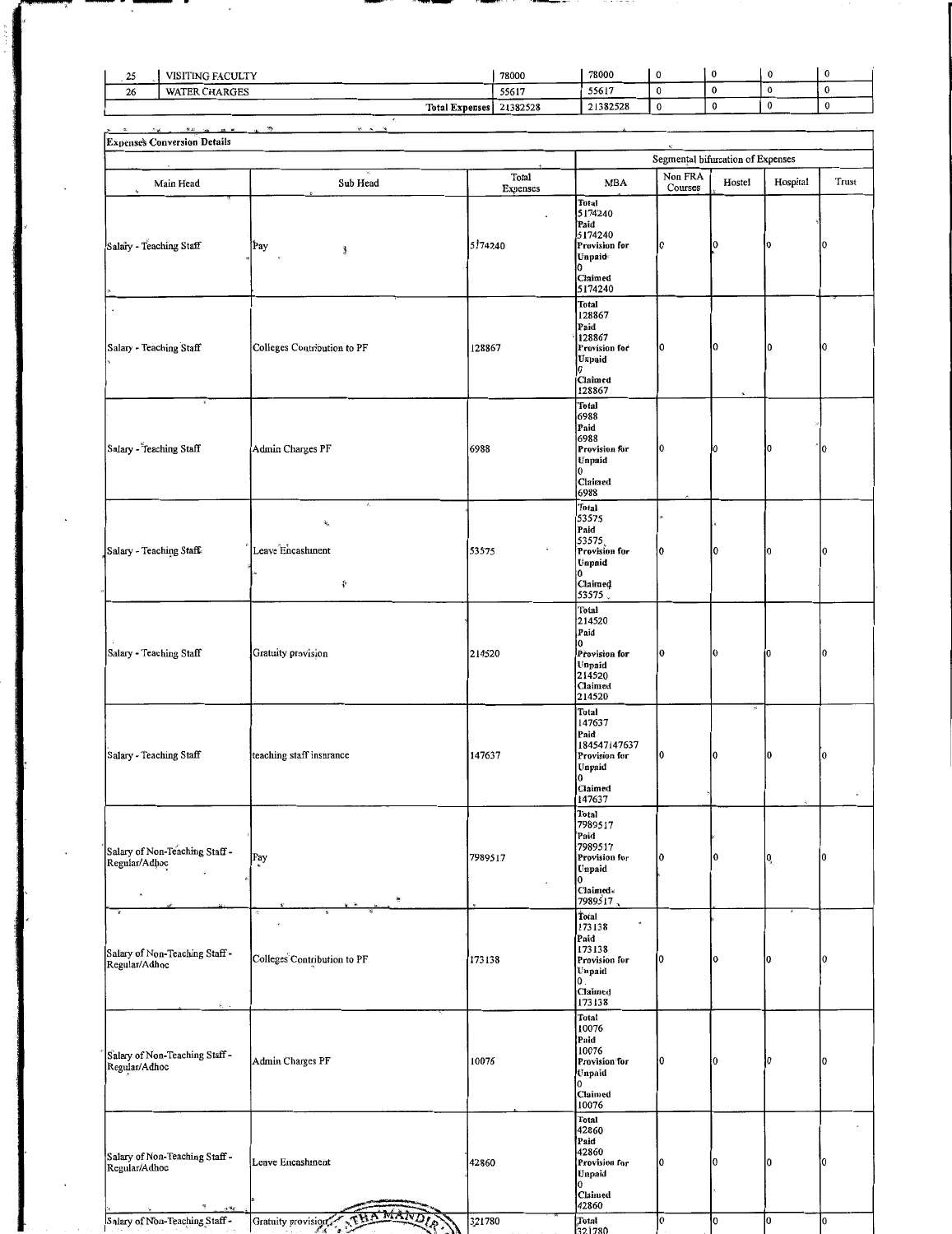| Regular/Adhoc                                                          |                                                                                                                                    |        | Paid<br>Λ                                                               |          |                     |          |                      |
|------------------------------------------------------------------------|------------------------------------------------------------------------------------------------------------------------------------|--------|-------------------------------------------------------------------------|----------|---------------------|----------|----------------------|
| $\mathbf{S}^k$ .<br>لمبر<br>¥,                                         | $\mathbf{R}_{\gamma}$                                                                                                              |        | Provision for<br>Unpaid<br>321780<br>Claimed<br>321780                  |          |                     |          |                      |
| Salary of Non-Teaching Staff -<br>Regular/Adhoc                        | Non teaching staff insurance                                                                                                       | 221458 | Total<br>221458<br>Paid<br>221458<br>Provision for<br>Unpaid<br>Claimed | 10       | 10                  |          | 10                   |
| Honorarium/Remuneration paid to<br>the visiting faculty/Guest lecturer | Remuneration / Professional Charges to Visiting<br>Faculties View                                                                  | 69000  | 221458<br>Total<br>69000<br>Claimed<br>69000-                           | l0       | 0                   | $\bf{0}$ | 10                   |
| Honorarium/Remuneration paid to<br>the visiting faculty/Guest lecturer | Guest lecture View                                                                                                                 | 34250  | Total<br>34250<br>Claimed<br>34250                                      | 0        | 10                  | n.       | Ю,                   |
| Affiliation                                                            | University Affiliation Fee View                                                                                                    | 448000 | Total<br>448000<br>Claimed<br>448000                                    | 0        | 0                   | n        | 0                    |
| University fees paid (for students)                                    | Eligibility fees View<br>Ŕ,                                                                                                        | 4500   | Total<br>4500<br>Claimed<br>4500                                        | 10       | 0                   | ı٥       | 10                   |
| University fees paid (for students) Enrollment Fee View                |                                                                                                                                    | 51030  | Total<br>51030<br>Claimed<br>51030                                      | łО       | $\ddot{\mathbf{0}}$ | I٥       | 0                    |
| Insurance                                                              | <b>Building Insurance</b>                                                                                                          | 71642  | Total<br>71642<br>Claimed<br>71642                                      | 0        | 0                   | 0        | Iо                   |
| $\pmb{\cdot}$<br>Scholarships Paid                                     | Scholarship paid to Open Category Students                                                                                         | 492475 | Total<br>492475<br>Claimed<br>492475                                    | $\bf{0}$ | 10                  | 10       | 0                    |
| Repairs and Maintenance                                                | Repairs & Maintenance of College Building View                                                                                     | 363570 | Total<br>363570<br>Claimed<br>363570                                    | 0        | 0                   | I٥       | ١O                   |
| Repairs and Maintenance                                                | Furniture, Equipments, Vehicle, Computers,<br>Electrification, etc Maintenance View                                                | 501118 | <b>Total</b><br>501118<br>Claimed<br>501118                             | 0        | İ0                  |          | $\overline{0}$       |
| Repairs and Maintenance                                                | Other Repairs & Maintenance View                                                                                                   | 180224 | Total<br>180224<br>Claimed<br>180224                                    | 0        | 0                   | $\bf{0}$ | 0                    |
| Audit Fees                                                             | Audit Fee - College<br>$\vec{\mathbf{x}}$<br>×                                                                                     | 332600 | Total<br>332600<br>Claimed<br>332600                                    | 10       | i0                  |          | $\bf{0}$             |
| <b>Expenditure of Advertisement</b>                                    | Admission published in the newspaper                                                                                               | 695675 | Total<br>695675<br>Claimed<br>695675                                    | Ō.       | 0                   | 0        | 0                    |
| <b>Expenditure of Advertisement</b>                                    | Cost of advertisement required to be published as<br>per rules, regulation, act or any direction issued by<br>Regulating Authority | 100000 | Total<br>100000<br>Claimed<br>100000                                    | 0        | 0                   | 10       | l0                   |
| Expenses related to Students                                           | 2. Student sports activities & gymkhana expenses                                                                                   | 15390  | Total<br>15390<br>Claimed<br>15390                                      | 0        | 0                   | IО       | 10                   |
| <b>Expenses related to Students</b>                                    | 6. Induction Program                                                                                                               | 3000   | Total<br>3000<br>Claimed<br>3000                                        | 0        | 0                   | $\Omega$ | I0                   |
| <b>Expenses related to Students</b>                                    | Any other expenses relating to students activity not<br>covered by item no.1 to 6 View                                             | 14171  | Total<br>14171<br>Claimed<br>14171                                      | l0       | l0                  | l0       | $\cdot$              |
| Bank Interest / Commission /<br>Charges                                | Bank Charges/Bank Commission                                                                                                       | 2334   | <b>Total</b><br>2334<br>Claimed<br>2334                                 | 0        | 10                  | I۵       | 10                   |
| Conference and Seminar                                                 | Conferences Seminar - Faculties                                                                                                    | 23000  | Total<br>23000<br>Claimed<br>23000                                      | 0        | lŐ                  | I۵       | 0                    |
| Conference and Seminar                                                 | Conferences Seminar - Student                                                                                                      | 11100  | <b>Total</b><br>11100<br>Claimed<br>11100                               | 0        | l0                  | I۵       | ò                    |
| Professional Charges                                                   | Consultancy Fees - Legal                                                                                                           | 55000  | Total<br>55000<br>Claimed<br>55000                                      | 0        | $\mathbf{0}$        | I0       | $\overline{0}$<br>lo |
| Professional Charges                                                   | Consultancy Fees - Others<br>ATHA MANA                                                                                             | 67150  | Total<br>67150                                                          | ١o       | l0                  | lo       |                      |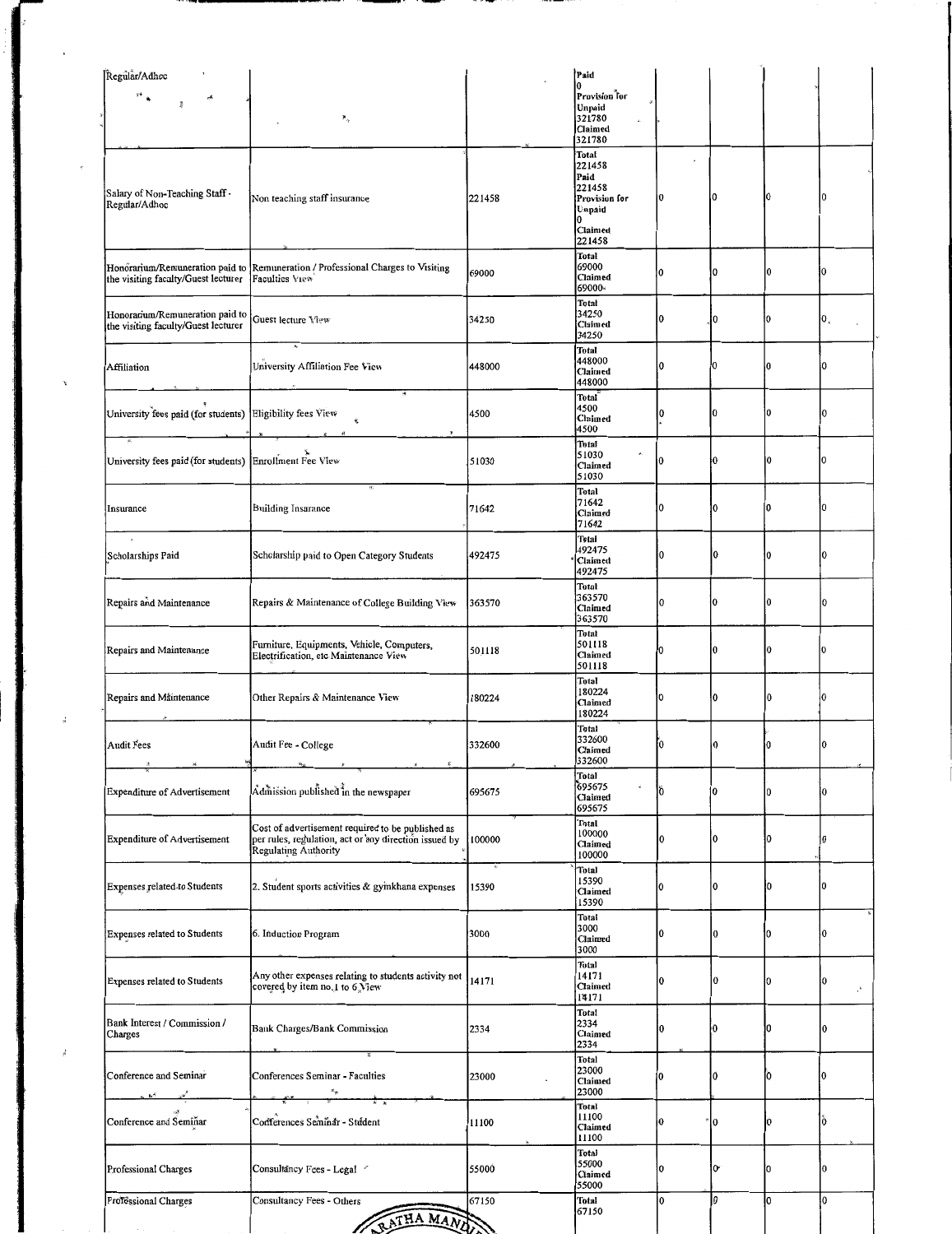|                                                                                                                       |                                                                                                                                                                                                              |                                                                    | Claimed<br>67150                            |          |          |                        |     |  |  |
|-----------------------------------------------------------------------------------------------------------------------|--------------------------------------------------------------------------------------------------------------------------------------------------------------------------------------------------------------|--------------------------------------------------------------------|---------------------------------------------|----------|----------|------------------------|-----|--|--|
| Professional Charges                                                                                                  | Professional Fees - Others                                                                                                                                                                                   | 490339                                                             | Total<br>490339<br>Claimed<br>490339        | 0        | I٥       | 0                      | 10  |  |  |
| Meeting Fees and Expenses                                                                                             | Academic meeting of staff and faculties.                                                                                                                                                                     | 7989                                                               | Total<br>7989<br>Claimed<br>7989            | 10       | 0        | 0                      | IO. |  |  |
| Meeting Fees and Expenses                                                                                             | Conveyance, Travelling, etc. for official purposes<br>to faculty & staff                                                                                                                                     | 13531                                                              | Total<br>13531<br>Claimed<br>13531          | łО       | $\bf{0}$ | 0                      | 0   |  |  |
| <b>Communication Expenses</b>                                                                                         | Internet Charges View<br>$\sim$<br>$\mathbf{v}$                                                                                                                                                              | 271400                                                             | Total<br>271400<br>Claimed<br>271400        | 0        | l0       | 0                      | 0   |  |  |
| Communication Expenses                                                                                                | Telephone, Fax Charges<br>$\ddot{\phantom{a}}$                                                                                                                                                               | 130573                                                             | Total<br>130573<br><b>Claimed</b><br>130573 | $\bf{0}$ | ł0       | 0                      | 0   |  |  |
| Communication Expenses                                                                                                | Postage charges                                                                                                                                                                                              | 1333                                                               | Total<br>1333<br>Claimed<br>1333            | 0        | l0       | 0                      | n   |  |  |
| Printing and Stationery                                                                                               | Other stationary                                                                                                                                                                                             | 130796                                                             | Total<br>130796<br>Claimed<br>130796        | I٥       | 0        | 0                      | 0   |  |  |
| <b>Establishment Expenses</b>                                                                                         | Electricity                                                                                                                                                                                                  | 481828                                                             | Total<br>481828<br>Claimed<br>481828        | 0        | 0        | $\Omega$               | 0   |  |  |
| <b>Establishment Expenses</b>                                                                                         | Water                                                                                                                                                                                                        | 55617                                                              | Total<br>55617-<br>Claimed<br>55617         | 0        | İ0       | 0                      | 0   |  |  |
| <b>Establishment Expenses</b>                                                                                         | ŵ<br>Gardening Material                                                                                                                                                                                      | 4900                                                               | Total<br>4900<br>Claimed<br>4900            | 0        | I٥       | 0                      | 0   |  |  |
| Other Expenses<br>$\sim$ $\mu$<br>$\mathcal{R}$ .                                                                     | The processing fee paid to NAAC / NBA / NIRF<br>/NABH/NABL etc. for accreditation (if applicable). 29500<br>View                                                                                             |                                                                    | Total<br>29500<br>Claimed<br>29500          | 0        | 0        | 0                      | Ω   |  |  |
| Other Expenses                                                                                                        | All other expenses not categories/ not grouped in<br>any heads/sub heads given above View<br>$\mathcal{L}_{\mathcal{L}} = \mathcal{L}_{\mathcal{L}} = \mathcal{L}_{\mathcal{L}} = \mathcal{L}_{\mathcal{L}}$ | 1009643                                                            | Total<br>1009643<br>Claimed.<br>1009643     | $\bf{0}$ | 0        | 0                      | 0   |  |  |
| Depreciation                                                                                                          | As debited to Income & Expenditure Account                                                                                                                                                                   | 485858                                                             | Total<br>485858<br>Claimed<br>485858        | 0        | 0        | 0                      | o   |  |  |
| Magazine, Journals, periodicals<br>etc subscription                                                                   | Magazine, Journals, periodicals etc subscription                                                                                                                                                             | 249336                                                             | Total<br>249336<br>Claimed<br>249336        | I٥       | 0        | l0                     | 0   |  |  |
|                                                                                                                       | Total Expenses   21382528                                                                                                                                                                                    |                                                                    | 21382528                                    | 0        | 0        | 0                      | 0   |  |  |
|                                                                                                                       |                                                                                                                                                                                                              | <b>Total Claimed Expenses</b><br>Allowability of Hospital Expenses | 21382528                                    |          |          |                        |     |  |  |
|                                                                                                                       |                                                                                                                                                                                                              | Hospital Year of Establishment 0                                   |                                             |          |          |                        |     |  |  |
|                                                                                                                       |                                                                                                                                                                                                              | <b>Financial Details (Rs)</b>                                      |                                             |          |          |                        |     |  |  |
|                                                                                                                       |                                                                                                                                                                                                              | Total Hospital Income 0                                            |                                             |          |          |                        |     |  |  |
|                                                                                                                       |                                                                                                                                                                                                              | Total Hospital Expenses 0                                          |                                             |          |          |                        |     |  |  |
|                                                                                                                       |                                                                                                                                                                                                              | Hospital Deficit = Total expenses - Total income $ 0 $             |                                             |          |          |                        |     |  |  |
|                                                                                                                       |                                                                                                                                                                                                              | Total Deficit 0                                                    |                                             |          |          |                        |     |  |  |
|                                                                                                                       |                                                                                                                                                                                                              | Claimed Deficit MBA: 0                                             |                                             |          |          |                        |     |  |  |
| <b>FOR OFFICE USE ONLY</b><br>÷×<br>AMA<br>яÀ<br>Received the fee approval proposal for academic year 2022-23<br>1 آت |                                                                                                                                                                                                              |                                                                    |                                             |          |          |                        |     |  |  |
| Proposal for Academic Year 2022-23                                                                                    |                                                                                                                                                                                                              |                                                                    |                                             |          |          | $m_{\bm{b} \bm{a}}$ ות |     |  |  |
| Accepted                                                                                                              |                                                                                                                                                                                                              |                                                                    |                                             |          |          |                        |     |  |  |
| or                                                                                                                    |                                                                                                                                                                                                              |                                                                    |                                             |          |          |                        |     |  |  |
| as per the Checklist<br>Sr. No.                                                                                       | Returned as Deficient Proposal. Deficiencies mentioned                                                                                                                                                       |                                                                    |                                             |          |          |                        |     |  |  |

Date:  $/ /$ 

Verified by<br>(Name of the Clerk & its Signature)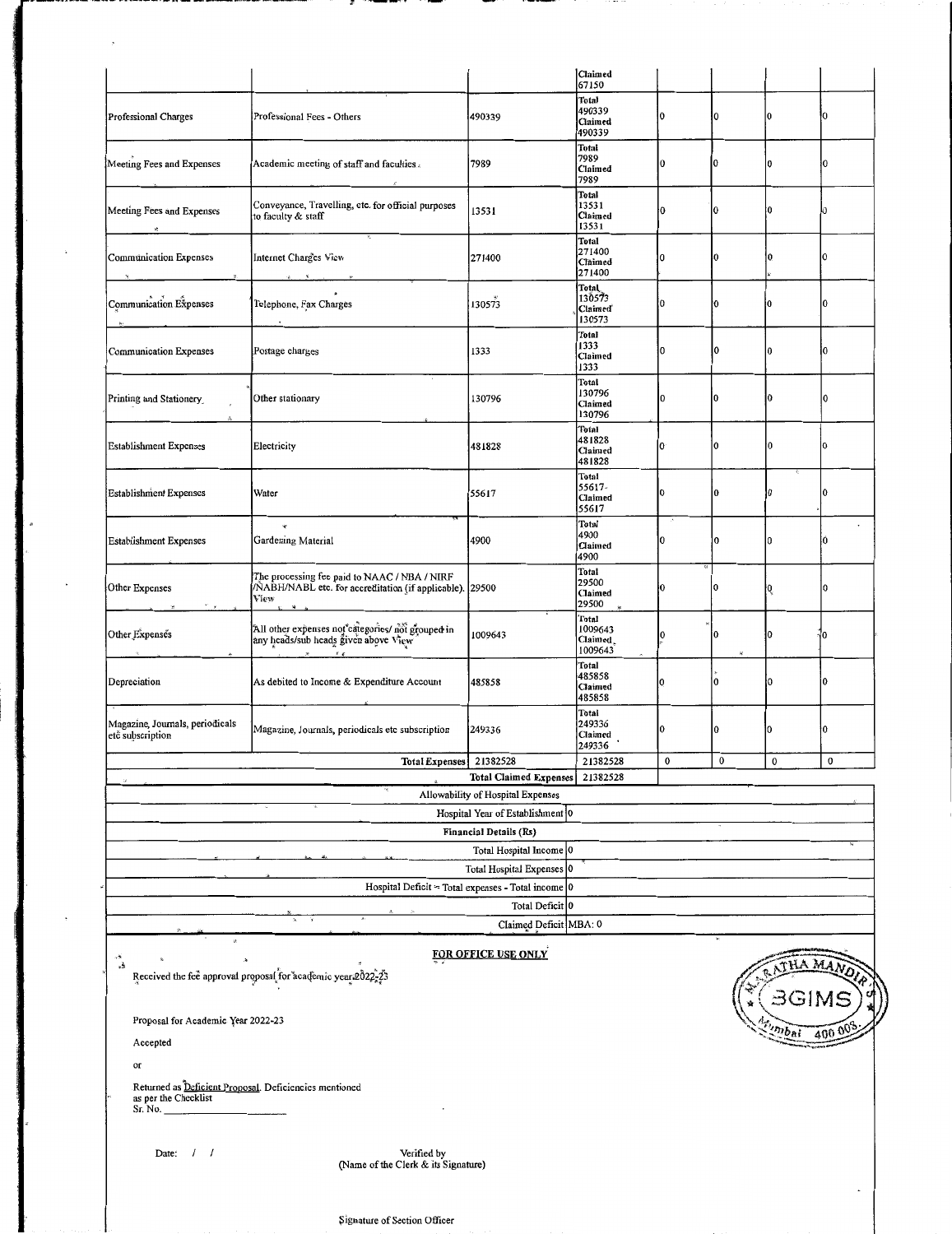$\ddot{\phantom{a}}$ 

 $\sim$ 

 $\lambda$ 

## **FEES REGULATING AUTHORITY - 2022-23, Mumbai**<br>305, Govt. Polytechnic Building, Ali Yawar Jung Marg, Bandra (E), Mumbai - 400 051 (M.S.), INDIA

 $\mathbf{y}^{(q)}$ 



|                        |                                                                                                      |         |                                       |                              | Online Fee Approval Proposal for Academic Year 2022-23                                                  |                               |                                |                         |                |                                |                                                  |                                          |                  |                         |
|------------------------|------------------------------------------------------------------------------------------------------|---------|---------------------------------------|------------------------------|---------------------------------------------------------------------------------------------------------|-------------------------------|--------------------------------|-------------------------|----------------|--------------------------------|--------------------------------------------------|------------------------------------------|------------------|-------------------------|
|                        | To,<br>The Hon'ble Chairman,<br>Fees Regulating Authority,<br>Maharashtra State,<br>Mumbai - 400 051 |         |                                       |                              |                                                                                                         |                               |                                |                         |                |                                |                                                  |                                          |                  |                         |
|                        | Code: MB3113                                                                                         |         |                                       |                              | Name of the College/Institute: Maratha Mandir's Babasaheb Gawde Institute of Management Studies, Mumbai |                               |                                |                         |                |                                |                                                  |                                          |                  |                         |
| $S_{\mathbf{F}}$<br>No | Staff<br>Type                                                                                        | Type    | Appoint   Approval  <br><b>Status</b> | <b>Qualified</b><br>for Post | Location: 2nd Floor, Maratha Mandir Annexe, Dr. A. B. Nair Road, Mumbai Central.<br>Name                | Designation                   | Date                           | Joining Leaving<br>Date | <b>Streams</b> | Form 16                        | Bank Acc No<br><b>Bank Name</b>                  | <b>Bank Type</b>                         | Annual<br>Salary | Pay<br>Mode             |
|                        | Teaching                                                                                             | Regular | Approved Yes                          |                              | SHINDE GOVIND<br>PANDURANGRAO                                                                           | ASSOCIATE<br><b>PROFESSOR</b> | 20-12-<br>2018                 | NA                      | MBA            | Applicable<br>and<br>Submitted | 68036716461<br>bank of<br>maharashtra            | Nationalized<br>Private /<br>Scheduled   | 1037126          | Bank<br>Transfer        |
| I2                     | Teaching                                                                                             |         | Regular Approved Yes                  |                              | HATTANGADI VIDYA<br>PRAKASH                                                                             | PROFESSOR                     | 15-04-<br>2019                 | NA                      | MBA            | Applicable<br>and<br>Submitted | 20009352896<br>bank of<br>maharashtra            | Nationalized<br>Private /<br>Scheduled   | 1009610          | <b>Bank</b><br>Transfer |
| 3                      | Teaching                                                                                             |         | Regular   Approved   Yes              |                              | SHENDGE RAJASHRI<br>A<br>šu ¥                                                                           | <b>ASSISTANT</b><br>PROFESSOR | 01-06-<br>2011                 | NA                      | MBA            | Applicable<br>and<br>Submitted | 68005151289<br>bank of<br>maharashtra            | Nationalized<br>Private /<br>Scheduled   | 676710           | Bank<br>Transfer        |
|                        | Teaching                                                                                             | Regular | Approved Yes                          |                              | MENEZES JESSICA<br>LIZA                                                                                 | ASSISTANT<br>PROFESSOR        | $01 - 01 -$<br>2018            | NA                      | MBA            | Applicable<br>and<br>Submitted | 68024397390<br>bank of<br>maharashtra            | Nationalized<br>Private /<br>Scheduled   | 541813           | Bank<br>Transfer        |
|                        | Teaching                                                                                             | Regular | Approved Yes                          |                              | DIAS SONIA<br>SHELDON                                                                                   | ASSISTANT<br><b>PROFESSOR</b> | $01 - 07 -$<br>2014            | $16-06-$<br>2021        | MBA            | Applicable<br>and<br>Submitted | 60172176094<br>bank of<br>maharashtra            | Nationalized<br>Private /<br>Scheduled   | 523429           | Bank<br>Transfer        |
| 6                      | Teaching                                                                                             | Regular | Proposal<br>sent                      | Yes                          | NAIR RATHEESH<br>SANKARNARAYANAN                                                                        | ASSISTANT<br>PROFESSOR        | $01 - 07 -$<br>2020            | NA                      | MBA            | Applicable<br>and<br>Submitted | 60368748177<br>bank of<br>maharashtra            | Nationalized<br>Private /<br>Scheduled   | 388899           | Bank<br>Transfer        |
|                        | Teaching                                                                                             | Regular | Approved Yes                          |                              | D'ATKHILE SANTOSH<br>LAXMAN                                                                             | ASSISTANT<br>PROFESSOR        | $01 - 07 -$<br>2013            | NA                      | MBA            | Applicable<br>and<br>Submitted | 20181349793<br>bank of<br>maharashtra            | Nationalized<br>Private /<br>Scheduled   |                  | 350326 Cheque           |
| 8                      | Teaching                                                                                             | Regular | Proposal<br>sent                      | Yes                          | TIWARI VINAY<br>HARISHCHANDRA                                                                           | ASSISTANT<br>PROFESSOR        | $01 - 02 -$<br>2019            | $23 - 09 -$<br>2020     | MBA            | Applicable<br>and<br>Submitted | 68036717329<br>bank of<br>maharashtra            | Nationalized<br>Private /<br>Scheduled   | 199052           | Bank<br>Transfer        |
| 9                      | Teaching                                                                                             | Regular | Not<br>Approved                       | Yes"                         | PARAB AJIT BHIKAJI                                                                                      | ASSISTANT<br>PROFESSOR        | $02 - 07 -$<br>2018            | NA                      | MBA            | Applicable<br>and<br>Submitted | 60013824121<br>bank of<br>maharashtra            | Nationalized<br>/ Private /<br>Scheduled | 183311           | Bank<br>Transfer        |
|                        | 10 Teaching                                                                                          | Regular | Not<br>Approved                       | Yes                          | <b>GOUNDER CHITRA</b><br>GUNSHEKHAR                                                                     | <b>DIRECTOR</b>               | 08-07-<br>2019                 | $25 - 06 -$<br>2020     | MBA            | Applicable<br>and<br>Submitted | 60337148030<br>bank of<br>maharashtra            | Nationalized<br>Private /<br>Scheduled   | 171445           | Bank<br>Transfer        |
|                        | 11 Teaching                                                                                          | Regular | Proposal<br>sent                      | Yes                          | DARUWALLA<br>FARRIDA P                                                                                  | ASSISTANT<br>PROFESSOR        | $04 - 12 -$<br>2020            | NA                      | MBA            | Applicable<br>and<br>Submitted | 60035628529<br>bank of<br>maharashtra            | Nationalized<br>Private /<br>Scheduled   | 154839           | Bank<br>Transfer        |
|                        | 12 Teaching                                                                                          |         | Regular, Approved Yes                 | $\star$                      | BARAI SANJAY<br>MAHADEORAO                                                                              | ASSOCIATE<br>PROFESSOR        | $15-04-$<br>2019               | 15-06-<br>2020          | MBA            | Applicable<br>and<br>Submitted | 60353027014<br>bank of<br>maharashtra            | Nationalized<br>Private /<br>Scheduled   | 79998            | Bank<br>Transfer        |
|                        | 13 Teaching                                                                                          | Regular | Approved Yes                          |                              | DOSHI AMRUTA<br>GAURAV                                                                                  | ASSISTANT<br>PROFESSOR        | $21 - 01 -$<br>2019            | 11-06-<br>2020          | MBA            | Applicable<br>and<br>Submitted | 68015867982<br>bank of<br>maharashtra            | Nationalized<br>Private /<br>Scheduled   | 47112            | Bank<br>Transfer        |
|                        | 14   Administration   Regular                                                                        |         | Not<br>Approved                       | Yes                          | CHAKRAVARTY<br>ALPANA P                                                                                 | LIBRARIAN                     | $15 - 05 -$<br>2002            | NA                      | MBA            | Applicable<br>and<br>Submitted | 60016815272<br>bank of<br>maharashtra            | Nationalized<br>Private /<br>Scheduled   | 785329           | Bank<br>Transfer        |
|                        | 15 Administration Regular                                                                            |         | Not<br>Approved                       | Yes                          | SAWANT YOGESH<br>UTTAM                                                                                  | REGISTRAR                     | $17 - 12 -$<br>1996            | NA                      | MBA            | and<br>Submitted               | Applicable 60016815125<br>bank of<br>maharashtra | Nationalized<br>/ Private /<br>Scheduled | 758552           | Bank<br>Transfer        |
|                        | 16   Administration   Regular   Approved   Yes                                                       |         |                                       |                              | MALGUNDKAR<br><b>BIPEEN Y</b>                                                                           | SUPERINTENDENT                | $14-07-$<br>2011               | NA                      | MBA            | Applicable<br>and<br>Submitted | 20035882017<br>bank of<br>maharashtra            | Nationalized<br>Private /<br>Scheduled   | 636958           | Bank<br>Transfer        |
|                        | 17   Administration   Regular   Approved   Yes                                                       |         |                                       |                              | ITHAPE SHASHIKANT<br>ANKUSH                                                                             | ACCOUNTANT                    | $21-07-$<br>1997               | <b>NA</b>               | MBA            | Applicable<br>and<br>Submitted | 20035887026<br>bank of<br>maharashtra            | Nationalized<br>Private /<br>Scheduled   | 457535           | Bank<br>Transfer        |
|                        | 18   Administration   Regular   Approved   Yes                                                       |         |                                       |                              | <b>A</b><br>GAWDE SHANKAR A                                                                             | <b>ACCOUNTANT</b>             | 10-09-<br>2001                 | NA                      | MBA            | Applicable<br>and<br>Submitted | 60016799531<br>bank of<br>maharashtra            | Nationalized<br>Private /<br>Scheduled   | 439627           | Bank<br>Transfer        |
|                        | 19 Administration Regular                                                                            |         | Approved Yes                          |                              | ARONDEKAR SUJATA                                                                                        | OFFICE CLERK                  | $01 - 01 -$<br>2019            | NA                      | MBA            | Applicable<br>and<br>Submitted | 20035880803<br>bank of<br>maharashtra            | Nationalized<br>Private /<br>Scheduled   | 291182           | Bank<br>Transfer        |
|                        | 20 Administration Regular Approved Yes<br>$\mathbf{x}_n^t$                                           |         |                                       | et s                         | MAKWANA KISAN<br>$\text{LAX} \text{MAN}_{\mathbf{x}}$                                                   | <b>SECURITY GUARD</b>         | $01 - 10$ <sub>7</sub><br>2018 | NA                      | MBA            | Not<br>Applicable              | 20035888097<br>bank of<br>maharashtra            | Nationalized<br>Private /<br>Scheduled   | 28671            | Bank<br>Transfer        |
|                        | 21   Administration   Regular   Approved   Yes                                                       |         |                                       |                              | <b>BHÁRTI SANTOSH</b><br><b>SURYAKANT</b>                                                               | SECURITY GUARD                | 01-08-<br>2018                 | NA                      | MBA            | Not<br>Applicable              | 20035893663<br>bank of<br>maharashtra            | Nationalized<br>/ Private /<br>Scheduled | 265270           | Bank<br>Transfer        |
| 22                     | Administration Regular                                                                               |         | Approved Yes                          |                              | KARIA SUPELYA                                                                                           | <b>PLACEMENT</b>              | 15-03-                         | $13 - 11 -$             | MBA            |                                | Applicable 339818571946                          | Nationalized                             | 245016 Bank      |                         |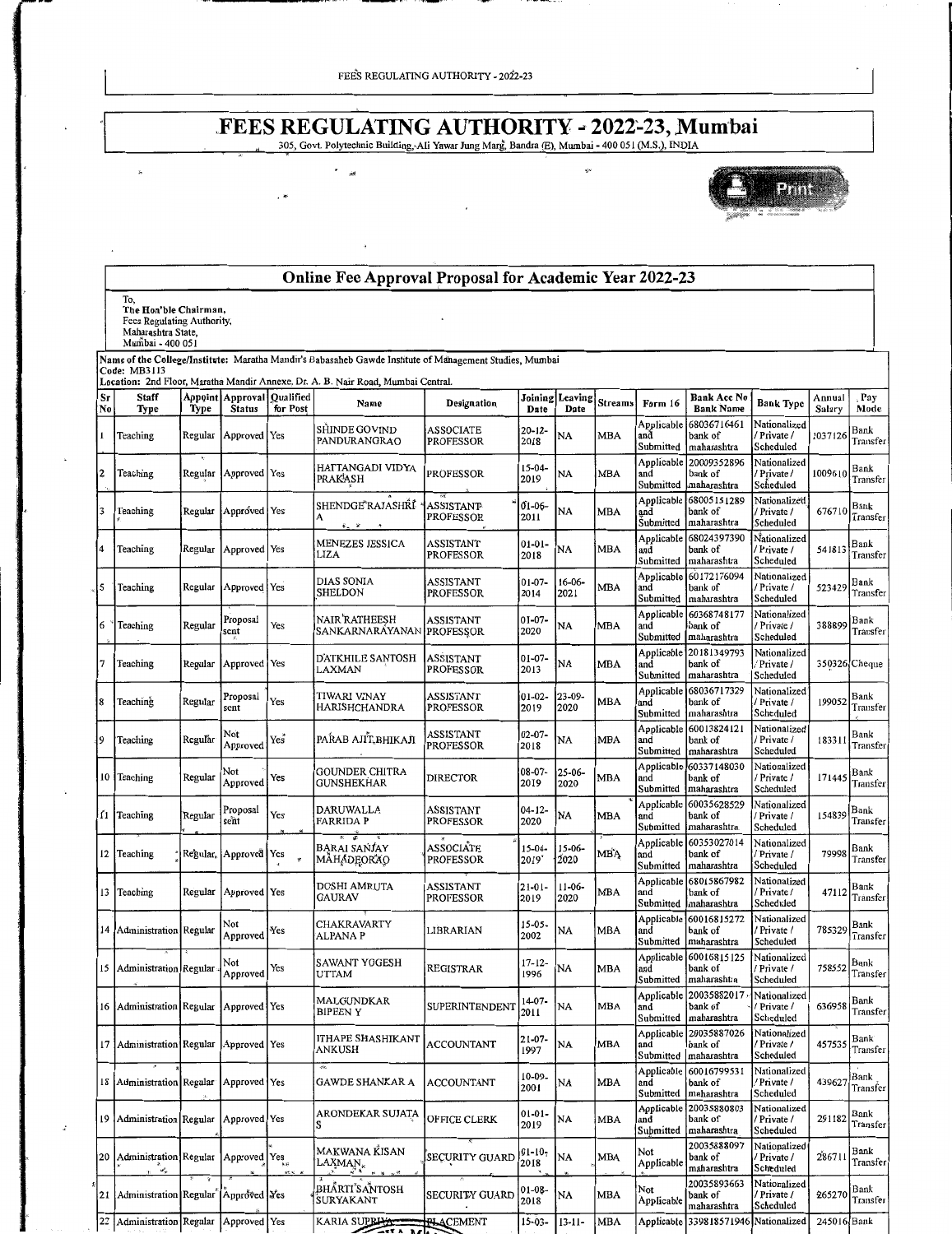|    |                                                |                |     | ASHISH                                     | <b>OFFICER</b>        | 2019                | 2020                |            | and<br>Submitted               | bank of<br>maharashtra                | / Private /<br>Scheduled                 |        | Transfer         |
|----|------------------------------------------------|----------------|-----|--------------------------------------------|-----------------------|---------------------|---------------------|------------|--------------------------------|---------------------------------------|------------------------------------------|--------|------------------|
| 23 | Administration Regular                         | Approved Yes   |     | APRADH DISHA D                             | <b>RECEPTIONIST</b>   | $11 - 06 -$<br>2004 | NA                  | <b>MBA</b> | Applicable<br>and<br>Submitted | 60016865879<br>bank of<br>maharashtra | Nationalized<br>Private /<br>Scheduled   | 224134 | Bank<br>Transfer |
| 24 | Administration Regular                         | Approved Yes   |     | <b>BHINGRE SANTOSH N</b>                   | <b>CARETAKER</b>      | 01-09-<br>2004      | NA                  | MBA        | Applicable<br>and<br>Submitted | 60016868734<br>bank of<br>maharashtra | Nationalized<br>Private /<br>Scheduled   | 210043 | Bank<br>Transfeı |
| 25 | Administration Regular                         | Approved Yes   |     | PAWASKAR<br><b>SHARVARI SUBODH</b>         | <b>RECEPTIONIST</b>   | $01 - 04 -$<br>2016 | NA                  | <b>MBA</b> | Applicable<br>and<br>Submitted | 60247121835<br>bank of<br>maharashtra | Nationalized<br>Private /<br>Scheduled   | 205749 | Bank<br>Transfer |
| 26 | Administration Regular                         | Approved Yes   |     | KANERI RAMDAS<br>BHAGWAN                   | <b>PEON</b>           | $01 - 04 -$<br>2005 | $28-02-$<br>2022    | MBA        | Not<br>Applicable              | 20035908172<br>bank of<br>maharashtra | Nationalized<br>Private /<br>Scheduled   | 203893 | Bank<br>Transfer |
| 27 | Administration Regular Approved Yes            |                |     | CHIMBE SURESH<br>BALARAM                   | SECURITY GUARD        | 01-04-<br>2012      | NA                  | MBA        | Not<br>Applicable              | 68009021448<br>bank of<br>maharashtra | Nationalized<br>Private /<br>Scheduled   | 178196 | Bank<br>Transfer |
| 28 | Administration Regular                         | Approved Yes   |     | AEER KRISHNA<br>RAJARAM                    | PEON                  | $01 - 01 -$<br>2013 | NA                  | <b>MBA</b> | Not<br>Applicable              | 6800902147<br>bank of<br>maharashtra  | Nationalized<br>Private /<br>Scheduled   | 159770 | Bank<br>Transfer |
| 29 | Administration Regular                         | Approved   Yes |     | DUPTE SUBHASH<br>MOHAN                     | <b>SECURITY GUARD</b> | 01-01-<br>2018      | NA                  | <b>MBA</b> | Not<br>Applicable              | 60016867117<br>bank of<br>maharashtra | Nationalized<br>Private /<br>Scheduled   | 156326 | Bank<br>Transfer |
| 30 | Administration Regular                         | Approved   Yes |     | RAVNANG SACHIN<br>RAMCHANDRA<br>$\epsilon$ | PEON                  | $01 - 12 -$<br>2016 | 28-02-<br>2022      | MBA        | Not<br>Applicable              | 2501212445<br>bank of<br>maharashtra  | Nationalized<br>Private /<br>Scheduled   | 146164 | Bank<br>Transfer |
| 31 | Administration Regular                         | Approved Yes"  |     | AMBEKAR SHAILESH<br>NARAYAN                | OFFICE CLERK          | 16-11-<br>1998      | NA                  | <b>MBA</b> | Applicable<br>and<br>Submitted | 20035891203<br>bank of<br>maharashtra | Nationalized<br>/ Private /<br>Scheduled | 145654 | Bank<br>Transfer |
| 32 | Administration Regular . Approved Yes          |                |     | KAMBLE RAJESH<br>YASHWANT                  | <b>SWEEPER</b>        | $02 - 04 -$<br>2018 | NA                  | MBA        | Not<br>Applicable              | 20023381740<br>bank of<br>maharashtra | Nationalized<br>Private /<br>Scheduled   | 143265 | Bank<br>Transfer |
| 33 | Administration Regular Approved Yes            |                |     | <b>GAONKAR RAJESH</b><br>KESHAV            | PEON                  | 09-09-<br>1997      | NA                  | <b>MBA</b> | Not<br>Applicabl               | 20035921240<br>bank of<br>maharashtra | Nationalized<br>Private /<br>Scheduled   | 135373 | Bank<br>Transfer |
| 34 | Administration Regular Approved Yes            |                |     | CHAVAN SANDEEP<br>MOTIRAM                  | SECURITY GUARD        | $01 - 12 -$<br>2011 | NA                  | <b>MBA</b> | Not<br>Applicable              | 68007965183<br>bank of<br>maharashtra | Nationalized<br>Private /<br>Scheduled   | 133700 | Bank<br>Transfer |
| 35 | Administration Regular                         | Approved Yes   |     | SAWANT MAHENDRA<br>DATTARAM                | PEON                  | $07 - 09 -$<br>2015 | NA                  | MBA        | Not<br>Applicable              | 60260665074<br>bank of<br>maharashtra | Nationalized<br>Private /<br>Scheduled   | 131052 | Bank<br>Transfer |
| 36 | Administration Regular                         | Approved Yes   | א ע | <b>SHIRKE SUREKHA</b><br><b>SURESH</b>     | PEON                  | $01 - 02 -$<br>2019 | NA                  | <b>MBA</b> | Not<br>Applicable              | 25017038464<br>bank of<br>maharashtra | Nationalized<br>Private /<br>Scheduled   | 129557 | Bank<br>Transfer |
| 37 | Administration Regular                         | Approved Yes   |     | SHINDE RAVINDRA<br>SHANTARAM               | SECURITY GUARD        | $01 - 02 -$<br>2014 | NA                  | MBA        | Not<br>Applicable              | 68036716697<br>bank of<br>maharashtra | Nationalized<br>Private /<br>Scheduled   | 116855 | Bank<br>Transfer |
| 38 | Administration Regular                         | Approved Yes   |     | SOLKAR MOTIRAM<br>RAJARAM                  | SECURITY GUARD        | $01 - 01 -$<br>2007 | NA                  | MBA        | Not<br>Applicable              | 20035889396<br>bank of<br>maharashtra | Nationalized<br>Private /<br>Scheduled   | 115040 | Bank<br>Transfer |
| 39 | Administratiðn Regular                         | Approved   Yes |     | GOSIA KHUSHAL N                            | LAB ASSISTANT         | $26 - 08 -$<br>2020 | $18-01-$<br>2022    | MBA        | Not<br>Applicable              | 68012396583<br>bank of<br>maharashtra | Nationalized<br>/ Private /<br>Scheduled | 100795 | Bank<br>Transfer |
|    | 40 Administration Regular Approved Yes         |                |     | GURÁV KIRAN<br>PARASHURAM                  | PEON                  | 15-02-<br>2018      | NA                  | <b>MBA</b> | Not<br>Applicable              | 60259512597<br>bank of<br>maharashtra | Nationalized<br>Private /<br>Scheduled   | 92039  | Bank<br>Transfer |
|    | 41 Administration Regular Approved Yes         |                |     | KARAMBALE<br>PRAFUL DILIP                  | PEON                  | $01 - 04 -$<br>2009 | NA                  | <b>MBA</b> | Not<br>Applicable              | 60027914723<br>bank of<br>maharashtra | Nationalized<br>Private /<br>Scheduled   | 87603  | Bank<br>Transfer |
|    | 42 Administration Regular                      | Approved Yes   |     | SHINDE RAJENDRA S                          | ELECTRICIAN           | $01 - 06 -$<br>2011 | NA                  | MBA        | Applicable<br>and<br>Submitted | 68006874875<br>bank of<br>maharashtra | Nationalized<br>Private /<br>Scheduled   | 87486  | Bank<br>Transfer |
|    | 43   Administration   Regular   Approved   Yes |                |     | KHAIRE SUNIL<br>ASHOK                      | <b>SWEEPER</b>        | $01 - 10 -$<br>2011 | NA                  | <b>MBA</b> | Not<br>Applicable              | 68007964383<br>bank of<br>maharashtra | Nationalized<br>Private /<br>Scheduled   | 86083  | Bank<br>Transfer |
|    | 44   Administration   Regular   Approved   Yes |                |     | MAKWANA PRAVIÑ<br>NARAN                    | <b>SWEEPER</b>        | 01-09-<br>2016      | NA                  | <b>MBA</b> | Not<br>Applicable              | 60260664933<br>bank of<br>maharashtra | Nationalized<br>Private /<br>Scheduled   | 82285  | Bank<br>Transfer |
|    | 45   Administration   Regular   Approved   Yes |                |     | RAVANE DINESH<br>BAPU                      | PEON                  | $01 - 10 -$<br>2012 | <b>NA</b>           | <b>MBA</b> | Applicable<br>and<br>Submitted | 68010012373<br>bank of<br>maharashtra | Nationalized<br>Private /<br>Scheduled   | 80211  | Bank<br>Transfer |
|    | 46 Administration Regular Approved Yes         |                |     | <b>BHOSALE</b><br>JAGANNATH<br>SHANKAR     | PEON                  | $01 - 01 -$<br>2019 | 30-11-<br>2020      | MBA        | Not<br>Applicable              | 20028702158<br>bank of<br>maharashtra | Nationalized<br>Private /<br>Scheduled   | 78815  | Bank<br>Transfer |
| 47 | Administration Regular Approved Yes            |                |     | PARMAR AKSHAY<br>AMTHA                     | <b>SECURITY GUARD</b> | 21-03-<br>2016      | <b>NA</b>           | <b>MBA</b> | Not<br>Applicable              | 68021422649<br>bank of<br>maharashtra | Nationalized<br>Private /<br>Scheduled   | 76641  | Bank<br>Transfer |
|    | 48 Administration Regular                      | Approved Yes   |     | SAYED SHAKILA<br>NAWABJAN"                 | OFFICE CLERK          | 15-09-<br>2020      | $30 - 12 -$<br>2020 | <b>MBA</b> | Not<br>Applicable              | 60368991959<br>bank of<br>maharashtra | Nationalized<br>Private /<br>Scheduled   | 75312  | Bank<br>Transfer |
|    | 49 Administration Regular Approved Yes         |                |     | JADHAV SUBHASH<br>GOVIND                   | SECURITY GUARD        | 14-07-<br>2011      | <b>NA</b>           | MBA        | Not<br>Applicable              | 20035882017<br>bank of<br>maharashtra | Nationalized<br>Private /<br>Scheduled   | 74357  | Bank<br>Transfer |
|    | 50 Administration Regular Approved Yes         |                |     | <b>GAWDE PRASAD</b><br>RAMESH              | OFFICE CLERK          | $17 - 05 -$<br>1999 | NA                  | <b>MBA</b> | Applicable<br>and<br>Submitted | 60016088618<br>bank of<br>maharashtra | Nationalized<br>Private /<br>Scheduled   | 73779  | Bank<br>Transfer |
|    | 51 Administration Regular                      | Approved Yes   |     | JOSHI MAHENDRA<br>MANOHAR                  | OFFICE CLERK          | $11 - 01 -$<br>2021 | $27-03-$<br>2021    | <b>MBA</b> | Not<br>Applicable              | 68012396583<br>bank of<br>maharashtra | Nationalized<br>Private /<br>Scheduled   | 73738  | Bank<br>Transfer |
|    | 52 Administration Regular                      | Approved Yes   |     | PRABHULKAR<br>RUPESH SHANTARAM             | <b>SWEEPER</b>        | $01 - 02 -$<br>2016 | NA                  | MBA        | Not<br>Applicable              | 60242899559<br>bank of<br>maharashtra | Nationalized<br>Private /<br>Scheduled   | 73409  | Bank<br>Transfer |